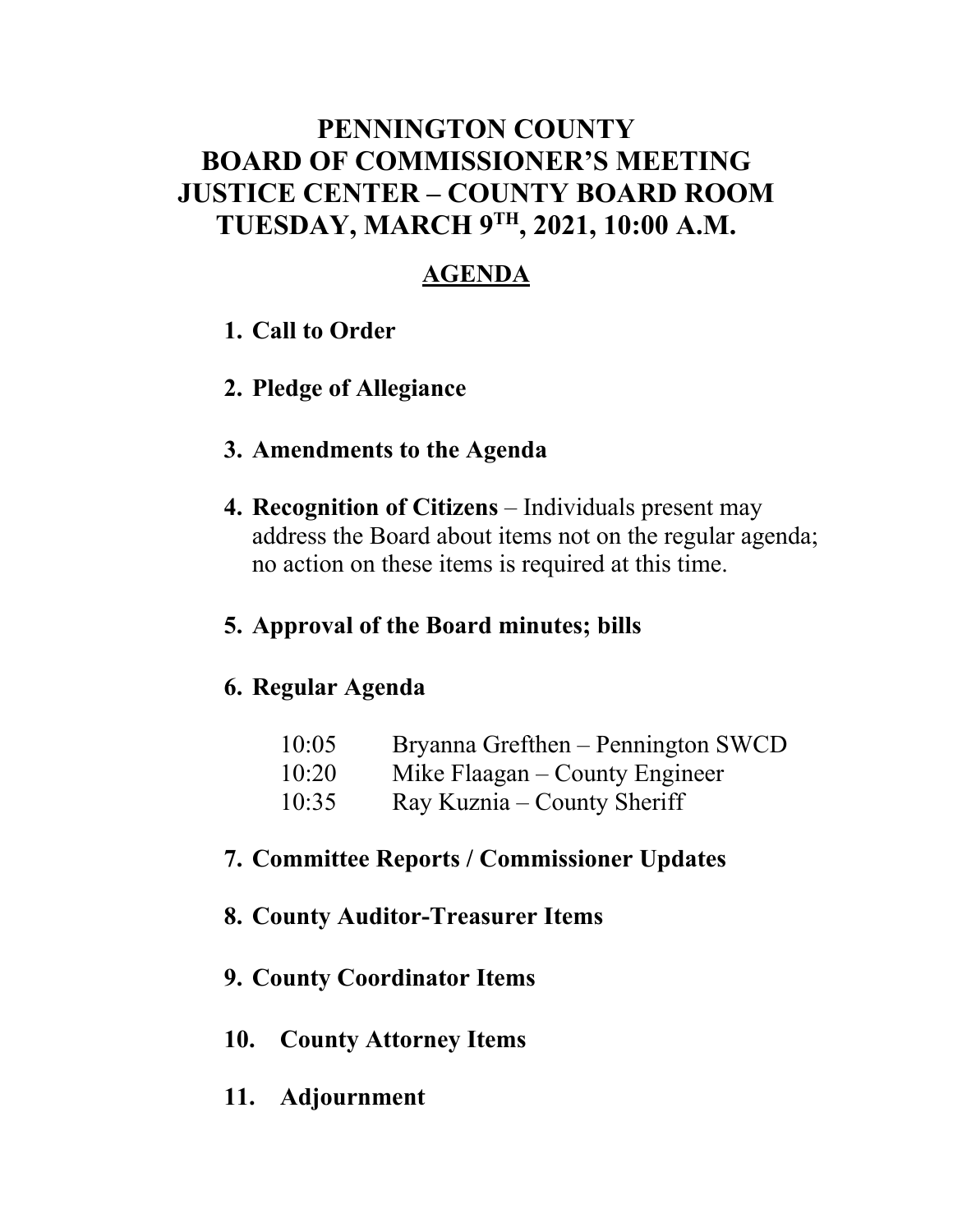**(This agenda is subject to change)** 

**Note: Due to COVID-19 and social distancing, ZOOM meeting invites will be sent to those on the agenda and the agenda email list.**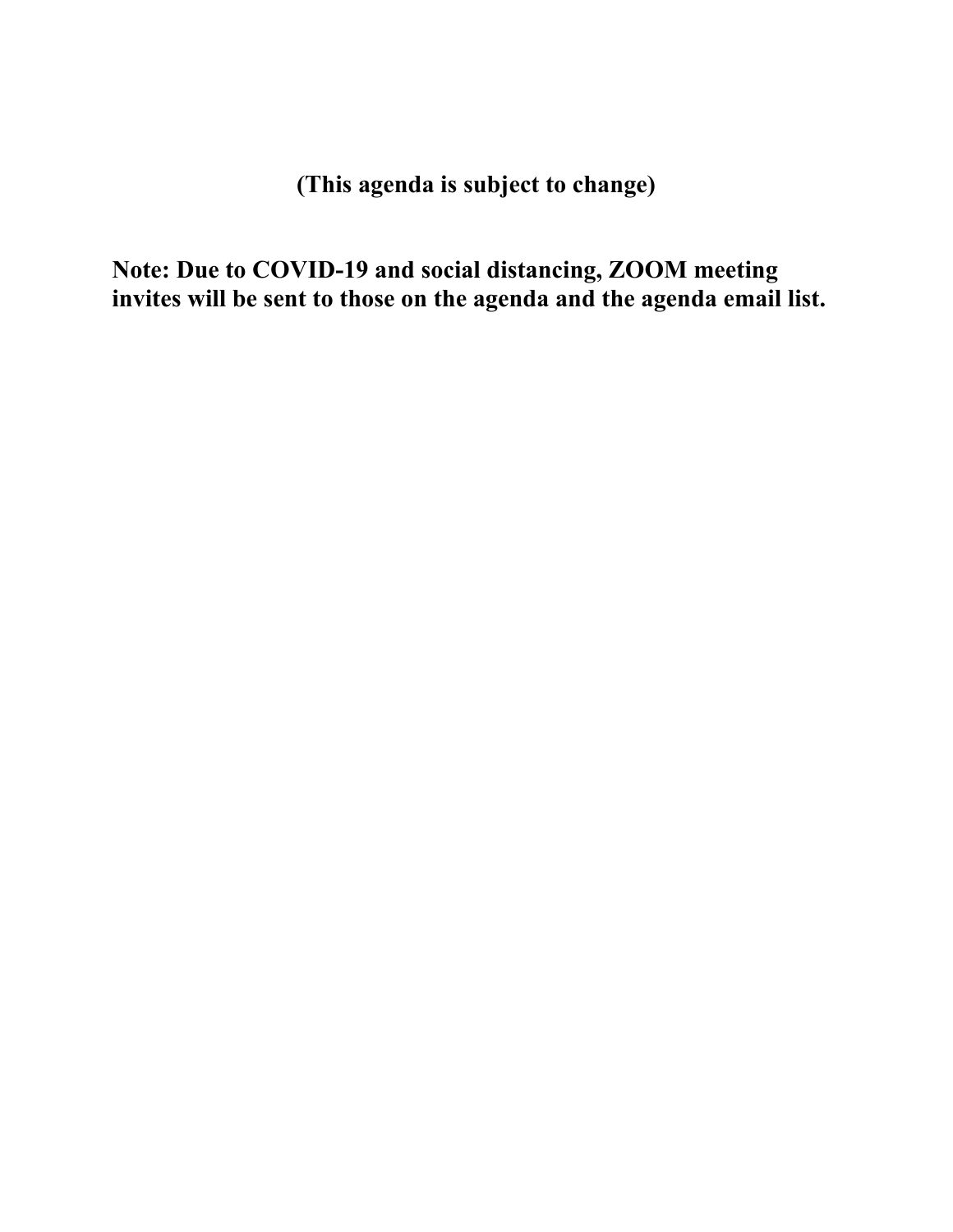#### **OFFICIAL PROCEEDINGS PENNINGTON COUNTY BOARD OF COMMISSIONERS TUESDAY, FEBRUARY 23rd , 2021, 5:00 P.M.**

Pursuant to adjournment, the Pennington County Board of Commissioners met in the Pennington County Justice Center Board Room in Thief River Falls, MN, on Tuesday, February 23<sup>rd</sup>, 2021 at 5:00 p.m. Members Present: Darryl Tveitbakk, Seth Nelson, Bruce Lawrence, Neil Peterson, David Sorenson. Members Absent: None.

The meeting was called to order by Chairman Peterson and the Pledge of Allegiance was recited.

Chairman Peterson asked if there were any amendments to the agenda. Hearing none, Commissioner Tveitbakk motioned, seconded by Commissioner Lawrence, to approve the Board agenda as written. Motion carried.

Recognition of Citizens: None present

Motioned by Commissioner Nelson, seconded by Commissioner Sorenson, to approve the County Board minutes of February 9<sup>th</sup>, 2021 as written. Motion carried.

Motioned by Commissioner Sorenson, seconded by Commissioner Lawrence, to approve the Human Services warrants totaling \$109,189.71, the January 2021 Auditor and Manual warrants totaling \$1,640,489.83, and the following Commissioner warrants. Motion carried.

| County Revenue                                                                  | \$69,163.64 |
|---------------------------------------------------------------------------------|-------------|
| Road & Bridge                                                                   | \$66,133.89 |
| Per diems and meal reimbursements in the amount of \$105.93 were also approved. |             |

Fiscal Supervisor Chuck Lundgren met with the County Board and presented the consent agenda from the February 16<sup>th</sup>, 2021 Human Services Committee meeting. On a motion by Commissioner Tveitbakk and seconded by Commissioner Nelson, the following recommendations of the Pennington County Human Service Committee for February 16<sup>th</sup>, 2021 (detailed minutes on record) are hereby adopted: : None present<br>
ioner Nelson, seconded by Commissioner Sorenson, to appr<br>
", 2021 as written. Motion carried.<br>
ioner Sorenson, seconded by Commissioner Lawrence, to a<br>
ing \$109,189.71, the January 2021 Auditor and Manual

#### **SECTION A**

- I. To approve the January  $19<sup>th</sup>$ , 2021 Human Service Committee Meeting minutes.
- II. To approve the Agency's personnel action as presented.

#### SECTION B

I. To approve payment of the Agency's bills.

Motioned by Commissioner Tveitbakk, seconded by Commissioner Sorenson, to authorize the Human Services purchase of a 2021 Chevrolet Equinox from Northern Motors of TRF at a final cost of \$20,992.89 after trade-in of a 2014 Chevrolet Impala. Motion carried.

Pennington County SWCD District Manager Peter Nelson met with the Board regarding an appeal to a floodway boundary along the Red Lake River near 11567 280<sup>th</sup> Ave NE, Thief River Falls, MN. The property contains a home built in 2010-2011 at an elevation higher than the surrounding area, and the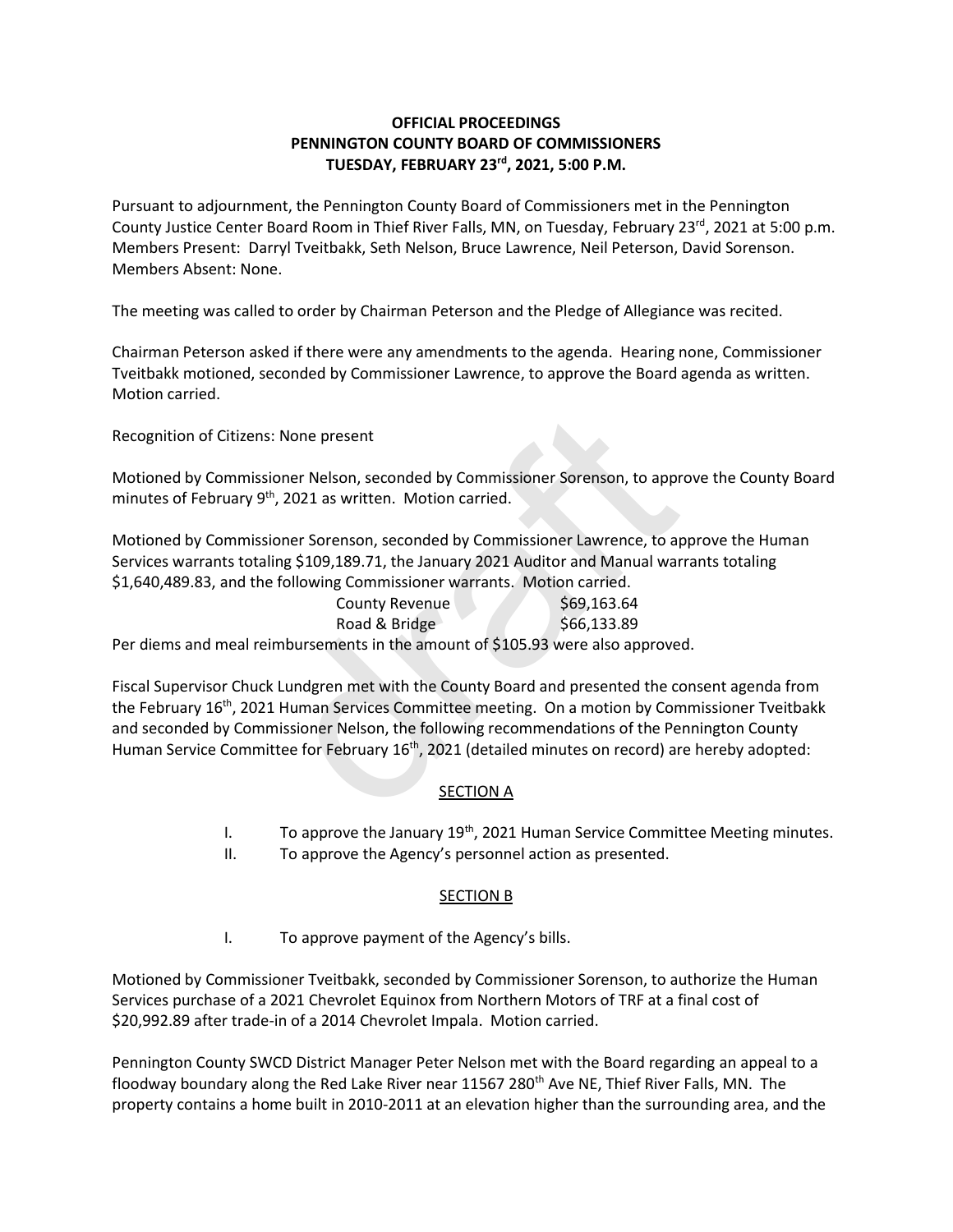Floodplain Ordinance allows structures in the floodplain if they meet State and Local requirements. If the appeal is approved, it will shift the floodway boundary and remove the home from the floodway zone. Mr. Nelson reviewed the current floodplain map, the proposed change to it, and also supporting technical documentation from the DNR. Following discussion, Commissioner Tveitbakk motioned, seconded by Commissioner Sorenson, to approve an appeal to the floodway boundary near 11567 280<sup>th</sup> Ave NE, Thief River Falls, MN. Motion carried.

County Engineer Mike Flaagan met with the Board and stated that SAP 057-598-054, replacement of the County Road 75 bridge south of the Regional Airport, is ready to be bid. The bridge will be replaced with a box culvert. Motioned by Commissioner Lawrence, seconded by Commissioner Tveitbakk, to authorize the County Engineer to advertise for bids for SAP 057-598-54. Motion carried. The bid opening will be held electronically on April 12<sup>th</sup>, 2021 at 11:00 a.m.

Engineer Flaagan discussed the following two bids received for the 48'x66' addition to the cold storage building:

| <b>Klopp Construction</b>  | \$214,094.00 |
|----------------------------|--------------|
| <b>Hanson Construction</b> | \$301,732.50 |

Mike stated that funding for the project will include approximately \$107,000 from State Aid, \$70,000 from the 2021 budget, and the balance from their capital improvement fund. Motioned by Commissioner Tveitbakk, seconded by Commissioner Lawrence, to award the bid for the cold storage building addition to Klopp Construction in the amount of \$214,094.00 as the lowest and best bid received. Motion carried. Klopp Construction \$214,094.00<br>
Hanson Construction \$301,732.50<br>
org for the project will include approximately \$107,000 from<br>
and the balance from their capital improvement fund. Mois<br>
k, seconded by Commissioner Lawrenc

Engineer Flaagan stated that Highway Equipment Operator Mark Swanson is retiring effective February 26th, 2021 after 26+ years of service. Motioned by Commissioner Nelson, seconded by Commissioner Sorenson, to accept the retirement of Mark Swanson effective February 26<sup>th</sup>, 2021. Motion carried.

Commissioner Lawrence requested that the County Coordinator send a letter of appreciation to Mark Swanson for his many years of service to Pennington County.

Motioned by Commissioner Lawrence, seconded by Commissioner Tveitbakk, to authorize the County Engineer to advertise for the soon-vacant position of Highway Equipment Operator; to be posted internally per the C.B.A. and externally after if no internal applications are received. Motion carried.

Engineer Flaagan stated he will send out proposed dates for the Road Committee to tour the Highway department shops, roads, and recent county projects.

County Sheriff Ray Kuznia met with the Board and stated the jail's washer and dryer is in need of replacement. He has received a quote from BDS Laundry in the amount \$24,416.00 for two commercialgrade electric UniMac washers and one UniMac stack dryer, all with dual drums. If approved the purchase would be funded using \$5,000 from the Meals on Wheels account and the remainder from the Jail Canteen Fund. Motioned by Commissioner Lawrence, seconded by Commissioner Sorenson, to approve the purchase of two UniMac Washers and one dryer from BDS Laundry at the quoted price of \$24,416.00, to be funded with the Canteen and Meals on Wheels funds. Discussion followed with Commissioner Tveitbakk requesting that the Sheriff Kuznia research the cost of gas-fired washers and dryers prior to the purchase as they might be more cost-efficient. Motion carried.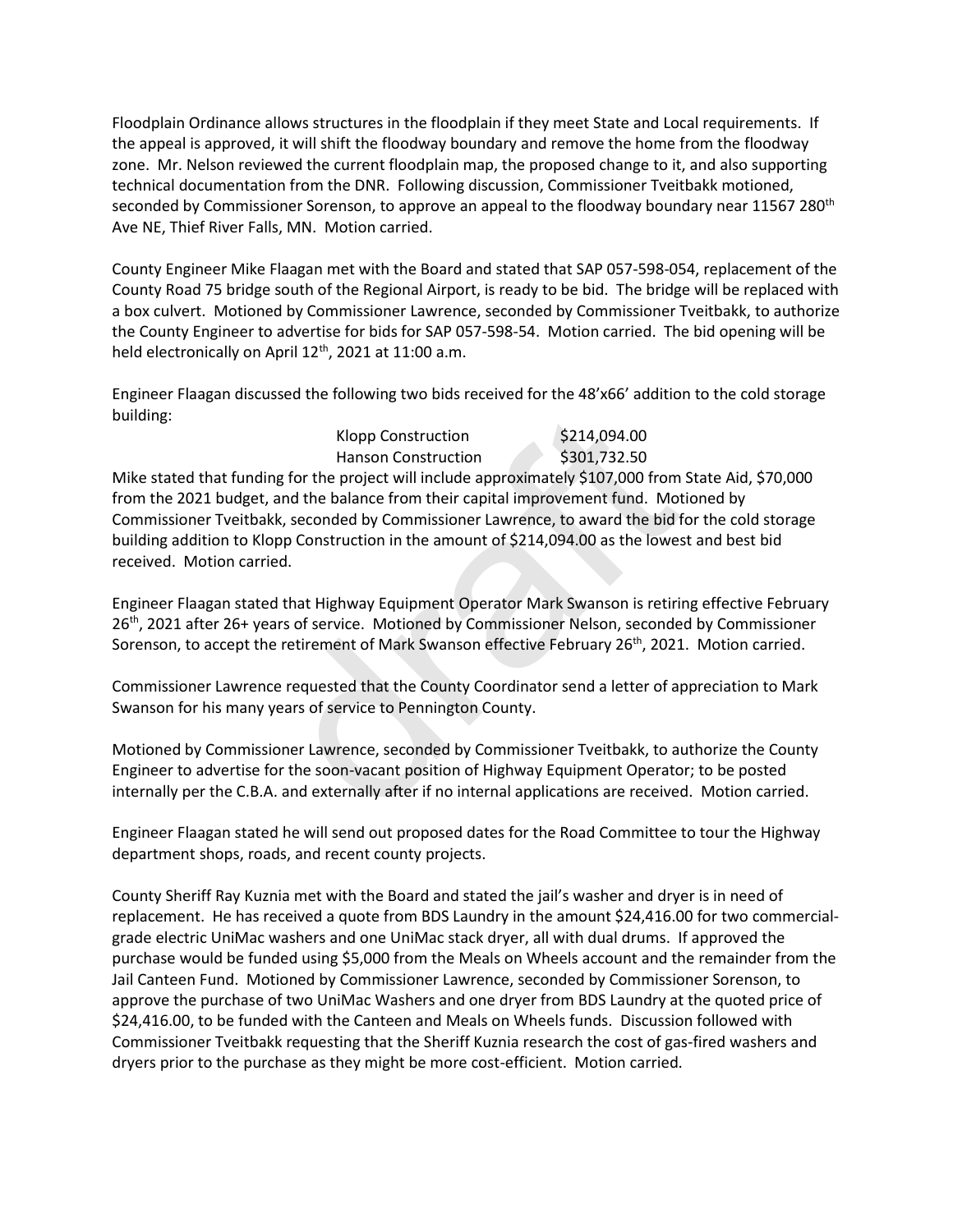Motioned by Commissioner Lawrence, seconded by Commissioner Nelson, to approve the transfer of Jordin Gunderson from Full-Time Corrections Officer to Part-Time Deputy Sheriff effective February 24<sup>th</sup>, 2021. Discussion followed with Sheriff Kuznia stating that this position will fill in for deputies on vacation, transport of inmates, and work security in the Justice Center during trials, etc. Motion carried.

Sheriff Kuznia stated he has been working with Hardware Hank on the trade-in of 11 deputy handguns, which he estimates are nearly 20 years old. After trade-in the purchase was quoted at \$2,310.00. Motioned by Commissioner Tveitbakk, seconded by Commissioner Lawrence, to approve the purchase of 11 new deputy handguns from Hardware Hank of TRF at the quoted price of \$2,310.00 after trade in. Commissioner Nelson questioned the availability of the guns, to which Ray responded they are working with the manufacturers and hope to get them soon. Motion carried.

Sheriff Kuznia discussed the purchase of a new rifle, a Smith & Wesson M&P AR-15, for the department from Hardware Hank of TRF. Motioned by Commissioner Lawrence, seconded by Commissioner Tveitbakk, to authorize the purchase of a Smith & Wesson M&P AR-15 rifle for the Sheriff's Department at a quoted price of \$828.00. Motion carried.

Commissioner Lawrence opened discussion on the indoor shooting range at the LEC. Sheriff Kuznia estimates it will cost \$80,000-\$100,000 to bring the traps and ventilation up to code with OSHA, but he hopes get the project done in the next few years during his term as Sheriff. An attempt to update the range was made about 15 years ago but the ventilation continued to be a problem.

Sheriff Kuznia discussed the multitude of old department and case files stored in the Old Auditorium. The implementation of LETG has allowed for digital documentation, resulting in little to no paper documents in the last 5 years. ReadiTech Solutions has quoted \$1,215.00 for the purchase and setup of a Fujitsu Document scanner that can scan and digitize the old paper records on file. Motioned by Commissioner Nelson, seconded by Commissioner Sorensen, to authorize the purchase of a Fujitsu Document scanner from ReadiTech Solutions at a total cost of \$1,215.00, which includes setup. Motion carried. the purchase of a Smith & Wesson M&P AR-15 rifle for the<br>28.00. Motion carried.<br>28.00. Motion carried.<br>28.00. Motion carried.<br>28.00.00-\$100,000 to bring the traps and ventilation up to cod<br>20.000-\$100,000 to bring the trap

#### Committee reports:

Commissioner Tveitbakk reported on upgrades to the Board room electronics. The system is working better but a few glitches still remain and will be fixed soon.

County Coordinator Kevin Erickson questioned the Board when they would like to schedule training for the Microsoft Surfaces. ReadiTech Solutions can provide training for up to 10 people at a time. The County Coordinator will get a list of potential dates and time and report back to the Board.

Mr. Erickson discussed the replacement of the roof on the Government Center. Northwest Roofing, Inc. provided a quote in early 2020 in the amount of \$152,086.98 and they will still honor that bid. TectaAmerica also provided a quote in May 2020 in the amount of \$172,560.00. Motioned by Commissioner Tveitbakk, seconded by Commissioner Lawrence, to approve the quote by NW Roofing, Inc. in the amount of \$152,086.98 for replacement of the roof at the Government Center, which is a budgeted expense for 2021. Motion carried.

Motioned by Commissioner Nelson, seconded by Commissioner Sorenson, to approve the issuance of duplicate warrants to replace lost warrant #188214 dated 02/14/20 in the amount of \$48.83 and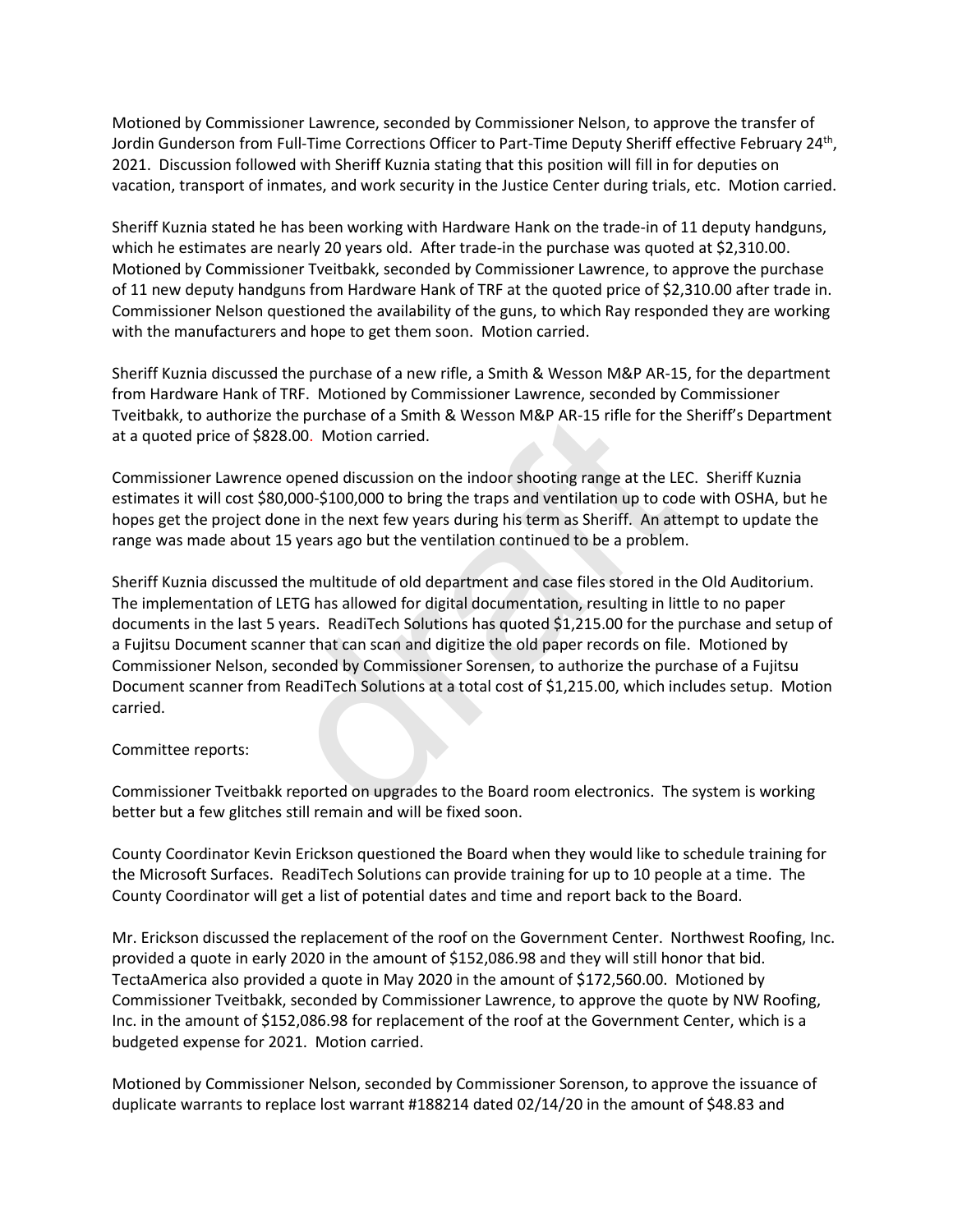payable to Joseph Garry; also #189825 dated 09/25/20 in the amount of \$23.49 and payable to L&M Fleet Supply, Inc., without issuance of indemnifying bonds. Motion carried.

Motioned by Commissioner Lawrence, seconded by Commissioner Nelson, to approve the hire of Kyle Jore as Ag Services/Solid Waste Coordinator effective February 24<sup>th</sup>, 2021 at the Step 2 rate of \$25.78/hour. Motion carried.

Chairman Peterson opened discussion on a proposed Clean Cars standard for MN and a related resolution opposing the standard. The standard would set a low-emission standard and a zero-emission standard, mandating automakers to supply more zero emission vehicles in MN. To date the standard has been adopted by 14 states and the District of Columbia. Following discussion by the Board, Commissioner Nelson motioned, seconded by Commissioner Sorenson, to table the issue until the next County Board meeting. Motion carried.

Commissioner Tveitbakk discussed the statutory requirement that a County Engineer must be a resident of the state. Representative John Burkel would like to introduce legislation to have that requirement stricken from Statute. Kittson County has passed a letter of support of this legislation as they have struggled to hire an Engineer for over a year and the residency requirement has turned away candidates. Motioned by Commissioner Tveitbakk, seconded by Commissioner Lawrence, to draft a resolution in support of Representative John Burkel's desire to have the statutory requirement changed regarding the residency requirement for a County Engineer, and to have the Chairman sign the same the same upon County Attorney approval of the document. Motion carried. k discussed the statutory requirement that a County Enginary<br>tative John Burkel would like to introduce legislation to hav<br>Kittson County has passed a letter of support of this legislat<br>gineer for over a year and the resid

County Attorney items:

County Attorney Seamus Duffy read aloud the retirement letter received from Legal Secretary Shirley Owens effective February 28<sup>th</sup>, 2021. Motioned by Commissioner Tveitbakk, seconded by Commissioner Sorenson, to accept the retirement of Shirley Owens effective February 28<sup>th</sup>, 2021 and thanked her for her 45+ years of service to Pennington County. Motion carried. The Board wishes Ms. Owens well in her retirement.

Motioned by Commissioner Sorenson, seconded by Commissioner Tveitbakk, to adjourn the Board meeting to March  $9<sup>th</sup>$ , 2021 at 10:00 a.m. Motion carried.

ATTEST:

Kevin Erickson, County Coordinator **Neil Peterson, Chairman Pennington County Commissioners** Board of Commissioners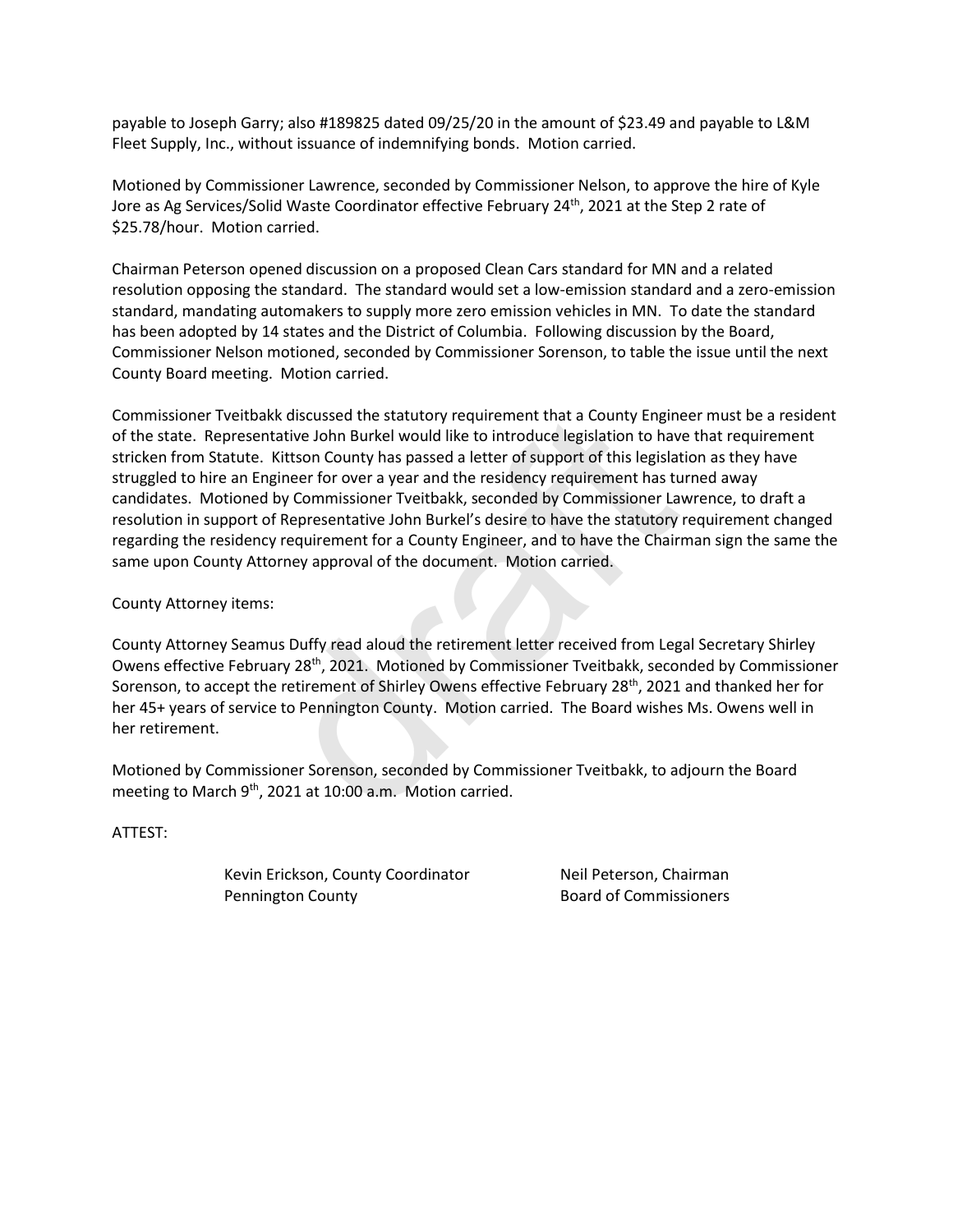| Jennifer                                  |                | <b>Pennington County Financial System</b>                                                                | <b>INTEGRATED<br/>FINANCIAL SYSTEMS</b> |
|-------------------------------------------|----------------|----------------------------------------------------------------------------------------------------------|-----------------------------------------|
| 3/8/21                                    | 8:45PM         | Audit List for Board COMMISSIONER'S VOUCHERS ENTRIES                                                     | Page 1                                  |
| Print List in Order By:                   | $\overline{1}$ | 1 - Fund (Page Break by Fund)<br>2 - Department (Totals by Dept)<br>3 - Vendor Number<br>4 - Vendor Name |                                         |
| Explode Dist. Formulas Y                  |                |                                                                                                          |                                         |
| Paid on Behalf Of Name<br>on Audit List?: |                | $\mathsf{N}$                                                                                             |                                         |
| Type of Audit List:                       |                | $\mathsf{D}$<br>D - Detailed Audit List<br>S - Condensed Audit List                                      |                                         |
| Save Report Options?:                     |                | $\mathsf{N}$                                                                                             |                                         |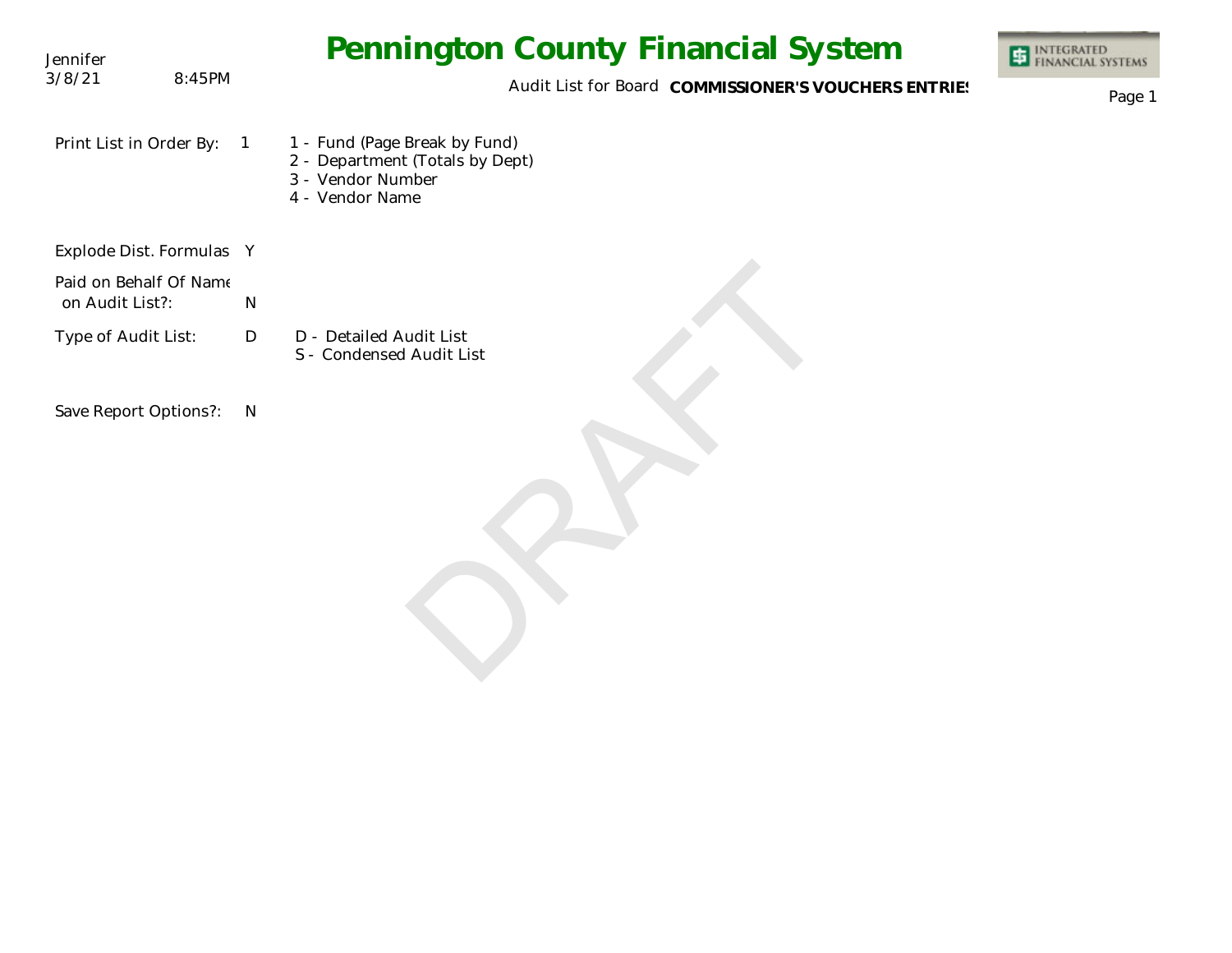#### Jennifer

3/8/21 8:45PM

**1** County Revenue

## **Pennington County Financial System**

### Audit List for Board COMMISSIONER'S VOUCHERS ENTRIES<br>Page 2

INTEGRATED<br>FINANCIAL SYSTEMS

|                |      | Vendor Name                     | Rpt  |           | <b>Warrant Description</b>      | Invoice $#$   | Account/Formula Descripti 1099        |     |
|----------------|------|---------------------------------|------|-----------|---------------------------------|---------------|---------------------------------------|-----|
|                |      | No. Account/Formula             | Accr | Amount    | Service Dates                   | Paid On Bhf # | On Behalf of Name                     |     |
|                |      | 1011 ACE HARDWARE               |      |           |                                 |               |                                       |     |
| 39             |      | 01-111-000-0000-6300            |      | 16.11     | <b>BRACKETS - PLATES</b>        | 69076         | <b>REPAIRS &amp; MAINTENANCE</b>      | N   |
| 40             |      | 01-041-000-0000-6401            |      | 56.55     | OIL SOAPS, TOWELS               | 69159         | SUPPLIES - AUDITOR                    | N   |
| 41             |      | 01-111-000-0000-6300            |      | 2.10      | HARDWARE - FASTENERS- ANCHORS   | 69444         | <b>REPAIRS &amp; MAINTENANCE</b>      | N   |
| 42             |      | 01-101-000-0000-6300            |      | 15.99     | SURGE PROTECTOR - RECORDER      | 69501         | <b>REPAIRS &amp; MAINTENANCE</b>      | N   |
| 43             |      | 01-101-000-0000-6300            |      | 55.41     | WIRE CHANNEL, ELBOWS            | 69508         | <b>REPAIRS &amp; MAINTENANCE</b>      | N   |
| 44             |      | 01-101-000-0000-6300            |      | 5.38      | <b>HARDWARE &amp; FASTENERS</b> | 69829         | <b>REPAIRS &amp; MAINTENANCE</b>      | N   |
| 47             |      | 01-101-000-0000-6300            |      | 9.18      | <b>PAD FELT CIRCLES</b>         | 69839         | <b>REPAIRS &amp; MAINTENANCE</b>      | N   |
| 46             |      | 01-111-000-0000-6300            |      | 4.99      | PAINT BRUSH                     | 69839         | <b>REPAIRS &amp; MAINTENANCE</b>      | N   |
| 45             |      | 01-218-000-0000-6300            |      | 21.99     | SURGE PROTECTOR - LEC.          | 69839         | <b>REPAIRS &amp; MAINTENANCE</b>      | N   |
| 48             |      | 01-101-000-0000-6300            |      | 2.35      | <b>HARDWARE &amp; FASTENERS</b> | 70337         | <b>REPAIRS &amp; MAINTENANCE</b>      | N   |
| 49             |      | 01-218-000-0000-6300            |      | 5.99      | <b>COUPLERS</b>                 | 70915         | <b>REPAIRS &amp; MAINTENANCE</b>      | N   |
|                | 1011 | <b>ACE HARDWARE</b>             |      | 196.04    | 11 Transactions                 |               |                                       |     |
|                |      | 1028 ASSOCIATION OF MN COUNTIES |      |           |                                 |               |                                       |     |
| 34             |      | 01-003-000-0000-6241            |      | 75.00     | LEGISLATIVE CONFERENCE - 2021   | 58151         | <b>DUES - BOARD</b>                   | N   |
| 35             |      | 01-003-000-0000-6241            |      | 75.00     | LEGISLATIVE CONFERENCE - 2021   | 58152         | <b>DUES - BOARD</b>                   | N   |
| 36             |      | 01-003-000-0000-6241            |      | 75.00     | LEGISLATIVE CONFERENCE - 2021   | 58153         | <b>DUES - BOARD</b>                   | N   |
| 37             |      | 01-003-000-0000-6241            |      | 75.00     | LEGISLATIVE CONFERENCE - 2021   | 58154         | <b>DUES - BOARD</b>                   | N   |
| 38             |      | 01-003-000-0000-6241            |      | 75.00     | LEGISLATIVE CONFERENCE - 2021   | 58155         | <b>DUES - BOARD</b>                   | N   |
|                | 1028 | ASSOCIATION OF MN COUNTIES      |      | 375.00    | 5 Transactions                  |               |                                       |     |
|                |      | 3352 CHARM-TEX INC              |      |           |                                 |               |                                       |     |
| 173            |      | 01-251-000-0000-6416            |      | 77.46     | <b>BARBASOL</b>                 | 241412        | <b>CLOTHING SUPPLIES - JAIL</b>       | N   |
| 174            |      | 01-251-000-0000-6416            |      | 81.58     | <b>GOLF PENCILS</b>             | 242103        | <b>CLOTHING SUPPLIES - JAIL</b>       | N   |
|                | 3352 | CHARM-TEX INC                   |      | 159.04    | 2 Transactions                  |               |                                       |     |
|                |      | 3311 COLE PAPERS, INC.          |      |           |                                 |               |                                       |     |
| 10             |      | 01-111-000-0000-6403            |      | $41.07 -$ | <b>DOUBLE PAYMENT</b>           | 50560         | JANITORIAL SUPPLIES - COURTHOL N      |     |
| 6              |      | 01-111-000-0000-6403            |      | 128.03    | SLIP RESISTANT TAPE - GOVT CTR  | 9944807       | JANITORIAL SUPPLIES - COURTHOL        | - N |
| 9              |      | 01-111-000-0000-6403            |      | 34.80     | <b>ROLL TOWELS</b>              | 9950328       | <b>JANITORIAL SUPPLIES - COURTHOL</b> | N   |
| $\overline{7}$ |      | 01-218-000-0000-6403            |      | 34.24     | <b>BATHROOM CLEANER</b>         | 9950328       | JANITORIAL SUPPLIES                   | N   |
| 8              |      | 01-218-000-0000-6403            |      | 34.80     | ROLL TOWELS                     | 9950328       | <b>JANITORIAL SUPPLIES</b>            | N   |
| 203            |      | 01-111-000-0000-6300            |      | 32.59     | 2 MOP HANDLES FOR GOV'T CENTER  | 9953231       | <b>REPAIRS &amp; MAINTENANCE</b>      | N   |
| 201            |      | 01-111-000-0000-6403            |      | 20.51     | BLEACH FOR GOV'T CENTER         | 9953231       | JANITORIAL SUPPLIES - COURTHOL N      |     |
| 202            |      | 01-111-000-0000-6403            |      | 47.43     | LYSO FOR GOV'T CENTER           | 9953231       | JANITORIAL SUPPLIES - COURTHOL N      |     |
|                | 3311 | COLE PAPERS, INC.               |      | 291.33    | 8 Transactions                  |               |                                       |     |
|                |      |                                 |      |           |                                 |               |                                       |     |

**3495 COOPER/SHAD**

218 01-070-000-0000-6263 1,000.00

Copyright 2010-2020 Integrated Financial Systems 01-070-000-0000-6263 WEBSITE DESIGN 30121 COMPUTER SERVICES - DP N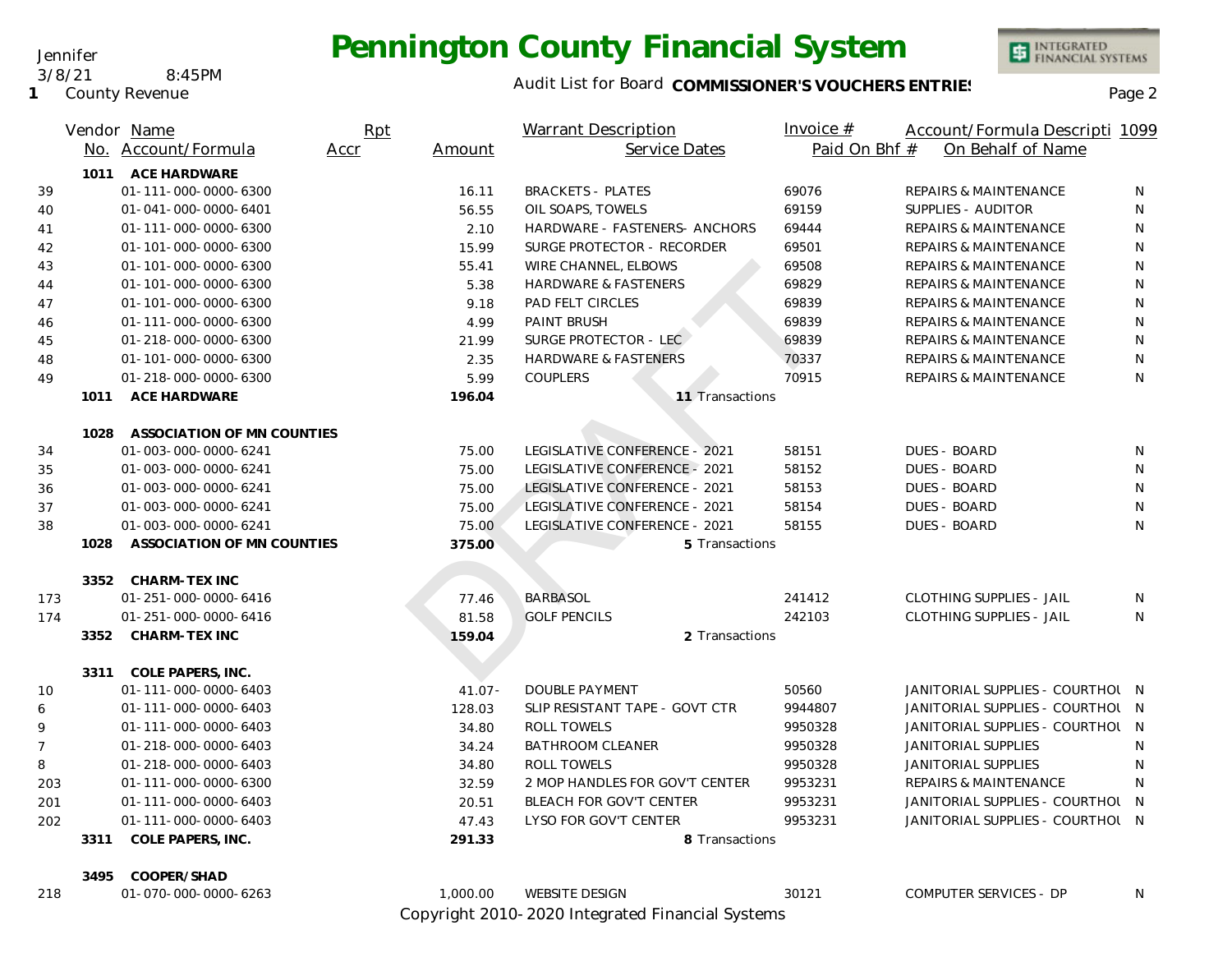Jennifer

3/8/21 8:45PM

**1** County Revenue

# **Pennington County Financial System**

Audit List for Board COMMISSIONER'S VOUCHERS ENTRIES<br>Page 3

INTEGRATED<br>FINANCIAL SYSTEMS

|     |      | Vendor Name                        | Rpt  |           | <b>Warrant Description</b>    |                | Invoice $#$   | Account/Formula Descripti 1099  |              |
|-----|------|------------------------------------|------|-----------|-------------------------------|----------------|---------------|---------------------------------|--------------|
|     |      | No. Account/Formula                | Accr | Amount    | Service Dates                 |                | Paid On Bhf # | On Behalf of Name               |              |
|     | 3495 | COOPER/SHAD                        |      | 1,000.00  |                               | 1 Transactions |               |                                 |              |
|     |      |                                    |      |           |                               |                |               |                                 |              |
|     |      | 4310 D & T VENTURES                |      |           |                               |                |               |                                 |              |
| 196 |      | 01-070-000-0000-6301               |      | 450.00    | PROPERTY TAX WEBSITE SUPPORT  |                | 300907        | MAINTENANCE AGREEMENT           | <sup>N</sup> |
|     | 4310 | D & T VENTURES                     |      | 450.00    |                               | 1 Transactions |               |                                 |              |
|     | 4355 | <b>DACOTAH PAPER</b>               |      |           |                               |                |               |                                 |              |
| 164 |      | 01-251-000-0000-6403               |      | 764.95    | PAPER TOWEL/TISSUE            |                | 12010         | JANITORIAL SUPPLIES - JAIL      | N            |
| 165 |      | 01-251-000-0000-6403               |      | 337.61    | <b>LAUNDRY DETERGENT</b>      |                | 12011         | JANITORIAL SUPPLIES - JAIL      | N            |
| 163 |      | 01-251-000-0000-6403               |      | 328.86    | LAUNDRY DETERGENT             |                | 12346         | JANITORIAL SUPPLIES - JAIL      | <sup>N</sup> |
| 166 |      | 01-251-000-0000-6403               |      | 90.40     | <b>CAN LINERS</b>             |                | 15398         | JANITORIAL SUPPLIES - JAIL      | N            |
| 159 |      | 01-251-000-0000-6403               |      | 280.14    | <b>TOLIET PAPER</b>           |                | 79952         | JANITORIAL SUPPLIES - JAIL      | N            |
| 160 |      | 01-251-000-0000-6403               |      | 57.48     | FLOOR CLEANER                 |                | 83491         | JANITORIAL SUPPLIES - JAIL      | N            |
| 161 |      | 01-251-000-0000-6403               |      | 337.61    | LAUNDRY DETERGENT             |                | 97705         | JANITORIAL SUPPLIES - JAIL      | N            |
| 162 |      | 01-251-000-0000-6403               |      | 384.18    | <b>LAUNDRY DETERGENT</b>      |                | 97705         | JANITORIAL SUPPLIES - JAIL      | N            |
|     | 4355 | <b>DACOTAH PAPER</b>               |      | 2,581.23  |                               | 8 Transactions |               |                                 |              |
|     |      |                                    |      |           |                               |                |               |                                 |              |
|     | 4413 | DAVID BRAY CONSTRUCTION            |      |           |                               |                |               |                                 |              |
| 20  |      | 01-132-000-0000-6631               | AP   | 30,000.00 | <b>DMV REMODEL</b>            |                | 2231 & 2232   | FURNITURE & EQUIPMENT - MOTOI N |              |
|     |      | 4413 DAVID BRAY CONSTRUCTION       |      | 30,000.00 |                               | 1 Transactions |               |                                 |              |
|     |      |                                    |      |           |                               |                |               |                                 |              |
|     | 4054 | <b>DIGI-KEY ELECTRONICS</b>        |      |           |                               |                |               |                                 |              |
| 188 |      | 01-251-000-0000-6405               |      | 169.86    | <b>BATTERIES</b>              |                | 79020325      | <b>GENERAL SUPPLIES - JAIL</b>  | N            |
|     | 4054 | DIGI-KEY ELECTRONICS               |      | 169.86    |                               | 1 Transactions |               |                                 |              |
|     | 4348 | DUFFY/SEAMUS                       |      |           |                               |                |               |                                 |              |
| 53  |      | 01-091-000-0000-6241               |      | 20.00     | CLE TRAINING - ONE PROFESSION |                | 348687        | <b>DUES</b>                     | N            |
|     | 4348 | DUFFY/SEAMUS                       |      | 20.00     |                               | 1 Transactions |               |                                 |              |
|     |      |                                    |      |           |                               |                |               |                                 |              |
|     | 5391 | EAZY PACK-N-SHIP                   |      |           |                               |                |               |                                 |              |
| 192 |      | 01-251-000-0000-6801               |      | 66.21     | SHIP COVID TEST               |                | 4038          | MISCELLANEOUS EXPENSE - JAIL    | <sup>N</sup> |
|     | 5391 | <b>EAZY PACK-N-SHIP</b>            |      | 66.21     |                               | 1 Transactions |               |                                 |              |
|     |      |                                    |      |           |                               |                |               |                                 |              |
|     | 5032 | EVERGREEN CATERING AND BAKERY      |      |           |                               |                |               |                                 |              |
| 195 |      | 01-251-000-0000-6245               |      | 63.91     | ROLLS/COOKIES - TRAINING      |                | 19353         | <b>CONTINUING EDUCATION</b>     | G            |
|     |      | 5032 EVERGREEN CATERING AND BAKERY |      | 63.91     |                               | 1 Transactions |               |                                 |              |
|     |      | 6303 F-M AMBULANCE INC             |      |           |                               |                |               |                                 |              |
| 167 |      | 01-251-000-0000-6255               |      | 452.02    | AMBULANCE SERVICE #3058       |                | $21 - 3962$   | MEDICAL - LOCAL                 | N            |
| 168 |      | 01-251-000-0000-6255               |      | 452.02    | AMBULANCE SERVICE #3071       |                | $21 - 4494$   | MEDICAL - LOCAL                 | N            |
|     |      |                                    |      |           |                               |                |               |                                 |              |

Copyright 2010-2020 Integrated Financial Systems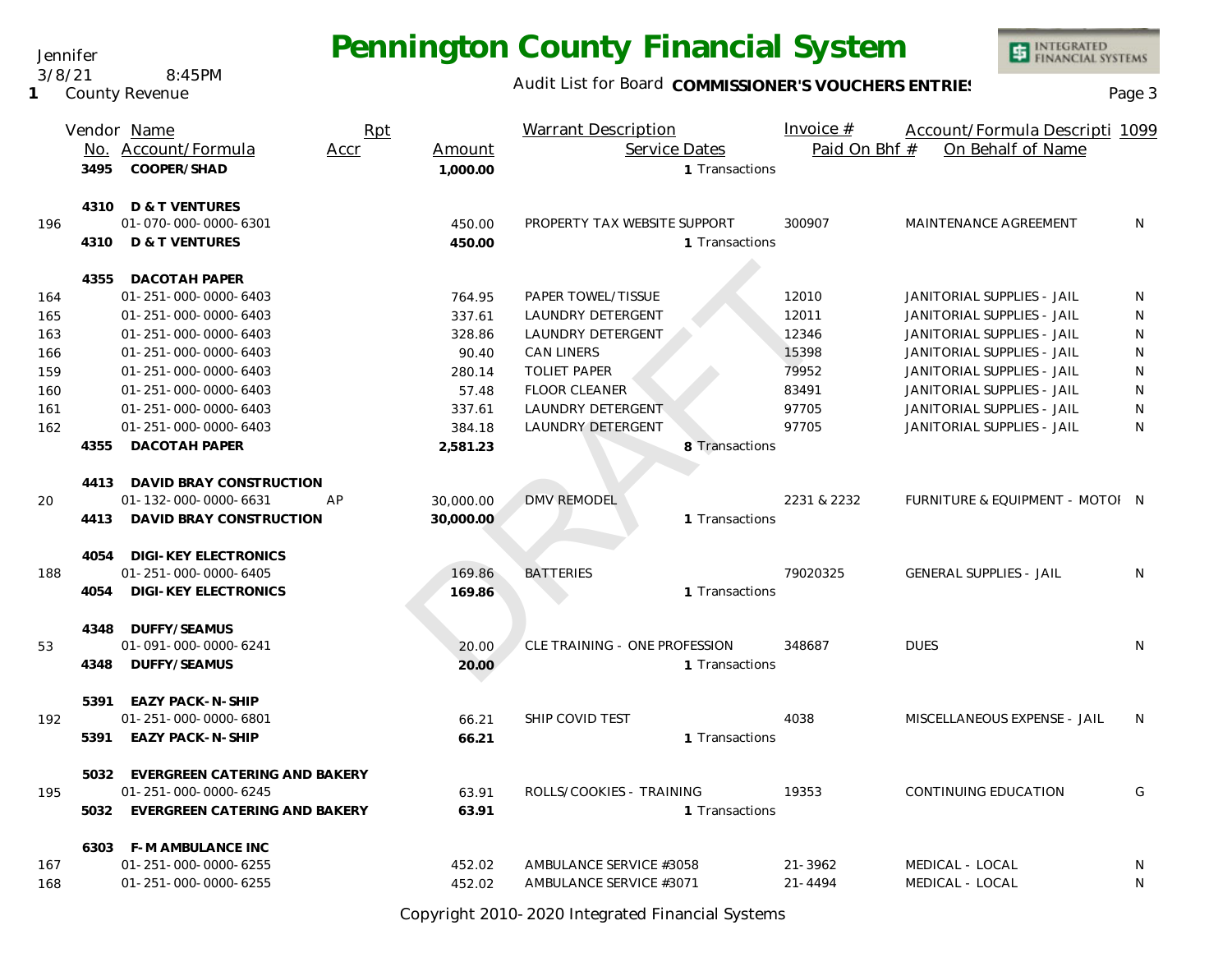Audit List for Board COMMISSIONER'S VOUCHERS ENTRIES<br>Page 4

INTEGRATED<br>FINANCIAL SYSTEMS

| On Behalf of Name<br>No. Account/Formula<br>Service Dates<br>Paid On Bhf #<br>Accr<br>Amount<br>6303 F-M AMBULANCE INC<br>904.04<br>2 Transactions<br>FALLS DIVERSE ABILITIES CORPORATION<br>6001<br>CLEAN AUDITORIUM<br><b>OTHER SERVICES</b><br>216<br>01-501-000-0000-6262<br>17531<br>55.60<br>N.<br>17537<br><b>OTHER SERVICES</b><br>01-501-000-0000-6262<br>CLEAN AUDITORIUM<br>N<br>40.40<br>217<br><b>FALLS DIVERSE ABILITIES CORPORATION</b><br>96.00<br>2 Transactions<br>6001<br>6313 FALLS TOWING<br>01-201-000-0000-6801<br>15258<br>TOW SILVER FORD FUSION 0619<br>MISCELLANEOUS EXPENSE<br>Y<br>194<br>202.00<br>6313 FALLS TOWING<br>202.00<br>1 Transactions<br>6349 FASTENAL COMPANY<br>01-218-000-0000-6300<br>JCTR ROOFTOP UNIT REPAIRS<br>MNROS114912<br><b>REPAIRS &amp; MAINTENANCE</b><br>N<br>222.14<br>200<br>6349 FASTENAL COMPANY<br>222.14<br>1 Transactions<br>6305 FLAAGAN/JODI<br>36 HRS @ \$35 TZD GRANT<br><b>TOWARD ZERO DEATH GRANT</b><br>01-013-000-0000-6853<br>Y<br>23<br>1,260.00<br>6305 FLAAGAN/JODI<br>1 Transactions<br>1,260.00<br>7325 G & R CONTROLS, INC.<br>01-111-000-0000-6300<br>REPAIRED BOILERS - GOVT CTR<br>121304<br><b>REPAIRS &amp; MAINTENANCE</b><br>1,316.70<br>N<br>4<br>7325 G & R CONTROLS, INC.<br>1,316.70<br>1 Transactions<br><b>GREG'S LAUNDRY EQUIPMENT SERVICE</b><br>7307<br><b>DRYER REPAIRS</b><br>01-251-000-0000-6300<br>910431<br><b>REPAIRS &amp; MAINTENANCE</b><br>N<br>170<br>461.38<br><b>GREG'S LAUNDRY EQUIPMENT SERVICE</b><br>7307<br>461.38<br>1 Transactions<br><b>HAGL/JENNA</b><br>99999997<br>01-251-000-0000-6420<br>139.99<br>UNIFORM ALLOWANCE REIMBURSE<br><b>JAILER UNIFORMS</b><br>N<br>190<br>99999997<br><b>HAGL/JENNA</b><br>139.99<br>1 Transactions<br>8326 HILLYARD INC<br>01-111-000-0000-6403<br>FLOOR CLEANER - GOVT CENTER<br>604254064<br>JANITORIAL SUPPLIES - COURTHOL N<br>591.69<br>199<br>8326 HILLYARD INC<br>591.69<br>1 Transactions<br>8315 HUBERT OUTDOOR POWER<br>01-255-000-0000-6300<br>8 CHAINS<br>185532<br><b>REPAIRS &amp; MAINTENANCE</b><br>175<br>175.60<br>Y<br>01-214-000-0000-6405<br>SNOWMOBILE BATTERY<br>185911<br>GENERAL SUPPLIES - SNOWMOBILE Y<br>176<br>89.95<br>8315 HUBERT OUTDOOR POWER<br>265.55<br>2 Transactions |  | Vendor Name | Rpt | <b>Warrant Description</b> | Invoice $#$ | Account/Formula Descripti 1099 |  |
|----------------------------------------------------------------------------------------------------------------------------------------------------------------------------------------------------------------------------------------------------------------------------------------------------------------------------------------------------------------------------------------------------------------------------------------------------------------------------------------------------------------------------------------------------------------------------------------------------------------------------------------------------------------------------------------------------------------------------------------------------------------------------------------------------------------------------------------------------------------------------------------------------------------------------------------------------------------------------------------------------------------------------------------------------------------------------------------------------------------------------------------------------------------------------------------------------------------------------------------------------------------------------------------------------------------------------------------------------------------------------------------------------------------------------------------------------------------------------------------------------------------------------------------------------------------------------------------------------------------------------------------------------------------------------------------------------------------------------------------------------------------------------------------------------------------------------------------------------------------------------------------------------------------------------------------------------------------------------------------------------------------------------------------------------------------------------------------------------------------------------------------------------------------------------------------------------------------------------------------------------------------------|--|-------------|-----|----------------------------|-------------|--------------------------------|--|
|                                                                                                                                                                                                                                                                                                                                                                                                                                                                                                                                                                                                                                                                                                                                                                                                                                                                                                                                                                                                                                                                                                                                                                                                                                                                                                                                                                                                                                                                                                                                                                                                                                                                                                                                                                                                                                                                                                                                                                                                                                                                                                                                                                                                                                                                      |  |             |     |                            |             |                                |  |
|                                                                                                                                                                                                                                                                                                                                                                                                                                                                                                                                                                                                                                                                                                                                                                                                                                                                                                                                                                                                                                                                                                                                                                                                                                                                                                                                                                                                                                                                                                                                                                                                                                                                                                                                                                                                                                                                                                                                                                                                                                                                                                                                                                                                                                                                      |  |             |     |                            |             |                                |  |
|                                                                                                                                                                                                                                                                                                                                                                                                                                                                                                                                                                                                                                                                                                                                                                                                                                                                                                                                                                                                                                                                                                                                                                                                                                                                                                                                                                                                                                                                                                                                                                                                                                                                                                                                                                                                                                                                                                                                                                                                                                                                                                                                                                                                                                                                      |  |             |     |                            |             |                                |  |
|                                                                                                                                                                                                                                                                                                                                                                                                                                                                                                                                                                                                                                                                                                                                                                                                                                                                                                                                                                                                                                                                                                                                                                                                                                                                                                                                                                                                                                                                                                                                                                                                                                                                                                                                                                                                                                                                                                                                                                                                                                                                                                                                                                                                                                                                      |  |             |     |                            |             |                                |  |
|                                                                                                                                                                                                                                                                                                                                                                                                                                                                                                                                                                                                                                                                                                                                                                                                                                                                                                                                                                                                                                                                                                                                                                                                                                                                                                                                                                                                                                                                                                                                                                                                                                                                                                                                                                                                                                                                                                                                                                                                                                                                                                                                                                                                                                                                      |  |             |     |                            |             |                                |  |
|                                                                                                                                                                                                                                                                                                                                                                                                                                                                                                                                                                                                                                                                                                                                                                                                                                                                                                                                                                                                                                                                                                                                                                                                                                                                                                                                                                                                                                                                                                                                                                                                                                                                                                                                                                                                                                                                                                                                                                                                                                                                                                                                                                                                                                                                      |  |             |     |                            |             |                                |  |
|                                                                                                                                                                                                                                                                                                                                                                                                                                                                                                                                                                                                                                                                                                                                                                                                                                                                                                                                                                                                                                                                                                                                                                                                                                                                                                                                                                                                                                                                                                                                                                                                                                                                                                                                                                                                                                                                                                                                                                                                                                                                                                                                                                                                                                                                      |  |             |     |                            |             |                                |  |
|                                                                                                                                                                                                                                                                                                                                                                                                                                                                                                                                                                                                                                                                                                                                                                                                                                                                                                                                                                                                                                                                                                                                                                                                                                                                                                                                                                                                                                                                                                                                                                                                                                                                                                                                                                                                                                                                                                                                                                                                                                                                                                                                                                                                                                                                      |  |             |     |                            |             |                                |  |
|                                                                                                                                                                                                                                                                                                                                                                                                                                                                                                                                                                                                                                                                                                                                                                                                                                                                                                                                                                                                                                                                                                                                                                                                                                                                                                                                                                                                                                                                                                                                                                                                                                                                                                                                                                                                                                                                                                                                                                                                                                                                                                                                                                                                                                                                      |  |             |     |                            |             |                                |  |
|                                                                                                                                                                                                                                                                                                                                                                                                                                                                                                                                                                                                                                                                                                                                                                                                                                                                                                                                                                                                                                                                                                                                                                                                                                                                                                                                                                                                                                                                                                                                                                                                                                                                                                                                                                                                                                                                                                                                                                                                                                                                                                                                                                                                                                                                      |  |             |     |                            |             |                                |  |
|                                                                                                                                                                                                                                                                                                                                                                                                                                                                                                                                                                                                                                                                                                                                                                                                                                                                                                                                                                                                                                                                                                                                                                                                                                                                                                                                                                                                                                                                                                                                                                                                                                                                                                                                                                                                                                                                                                                                                                                                                                                                                                                                                                                                                                                                      |  |             |     |                            |             |                                |  |
|                                                                                                                                                                                                                                                                                                                                                                                                                                                                                                                                                                                                                                                                                                                                                                                                                                                                                                                                                                                                                                                                                                                                                                                                                                                                                                                                                                                                                                                                                                                                                                                                                                                                                                                                                                                                                                                                                                                                                                                                                                                                                                                                                                                                                                                                      |  |             |     |                            |             |                                |  |
|                                                                                                                                                                                                                                                                                                                                                                                                                                                                                                                                                                                                                                                                                                                                                                                                                                                                                                                                                                                                                                                                                                                                                                                                                                                                                                                                                                                                                                                                                                                                                                                                                                                                                                                                                                                                                                                                                                                                                                                                                                                                                                                                                                                                                                                                      |  |             |     |                            |             |                                |  |
|                                                                                                                                                                                                                                                                                                                                                                                                                                                                                                                                                                                                                                                                                                                                                                                                                                                                                                                                                                                                                                                                                                                                                                                                                                                                                                                                                                                                                                                                                                                                                                                                                                                                                                                                                                                                                                                                                                                                                                                                                                                                                                                                                                                                                                                                      |  |             |     |                            |             |                                |  |
|                                                                                                                                                                                                                                                                                                                                                                                                                                                                                                                                                                                                                                                                                                                                                                                                                                                                                                                                                                                                                                                                                                                                                                                                                                                                                                                                                                                                                                                                                                                                                                                                                                                                                                                                                                                                                                                                                                                                                                                                                                                                                                                                                                                                                                                                      |  |             |     |                            |             |                                |  |
|                                                                                                                                                                                                                                                                                                                                                                                                                                                                                                                                                                                                                                                                                                                                                                                                                                                                                                                                                                                                                                                                                                                                                                                                                                                                                                                                                                                                                                                                                                                                                                                                                                                                                                                                                                                                                                                                                                                                                                                                                                                                                                                                                                                                                                                                      |  |             |     |                            |             |                                |  |
|                                                                                                                                                                                                                                                                                                                                                                                                                                                                                                                                                                                                                                                                                                                                                                                                                                                                                                                                                                                                                                                                                                                                                                                                                                                                                                                                                                                                                                                                                                                                                                                                                                                                                                                                                                                                                                                                                                                                                                                                                                                                                                                                                                                                                                                                      |  |             |     |                            |             |                                |  |
|                                                                                                                                                                                                                                                                                                                                                                                                                                                                                                                                                                                                                                                                                                                                                                                                                                                                                                                                                                                                                                                                                                                                                                                                                                                                                                                                                                                                                                                                                                                                                                                                                                                                                                                                                                                                                                                                                                                                                                                                                                                                                                                                                                                                                                                                      |  |             |     |                            |             |                                |  |
|                                                                                                                                                                                                                                                                                                                                                                                                                                                                                                                                                                                                                                                                                                                                                                                                                                                                                                                                                                                                                                                                                                                                                                                                                                                                                                                                                                                                                                                                                                                                                                                                                                                                                                                                                                                                                                                                                                                                                                                                                                                                                                                                                                                                                                                                      |  |             |     |                            |             |                                |  |
|                                                                                                                                                                                                                                                                                                                                                                                                                                                                                                                                                                                                                                                                                                                                                                                                                                                                                                                                                                                                                                                                                                                                                                                                                                                                                                                                                                                                                                                                                                                                                                                                                                                                                                                                                                                                                                                                                                                                                                                                                                                                                                                                                                                                                                                                      |  |             |     |                            |             |                                |  |
|                                                                                                                                                                                                                                                                                                                                                                                                                                                                                                                                                                                                                                                                                                                                                                                                                                                                                                                                                                                                                                                                                                                                                                                                                                                                                                                                                                                                                                                                                                                                                                                                                                                                                                                                                                                                                                                                                                                                                                                                                                                                                                                                                                                                                                                                      |  |             |     |                            |             |                                |  |
|                                                                                                                                                                                                                                                                                                                                                                                                                                                                                                                                                                                                                                                                                                                                                                                                                                                                                                                                                                                                                                                                                                                                                                                                                                                                                                                                                                                                                                                                                                                                                                                                                                                                                                                                                                                                                                                                                                                                                                                                                                                                                                                                                                                                                                                                      |  |             |     |                            |             |                                |  |
|                                                                                                                                                                                                                                                                                                                                                                                                                                                                                                                                                                                                                                                                                                                                                                                                                                                                                                                                                                                                                                                                                                                                                                                                                                                                                                                                                                                                                                                                                                                                                                                                                                                                                                                                                                                                                                                                                                                                                                                                                                                                                                                                                                                                                                                                      |  |             |     |                            |             |                                |  |
|                                                                                                                                                                                                                                                                                                                                                                                                                                                                                                                                                                                                                                                                                                                                                                                                                                                                                                                                                                                                                                                                                                                                                                                                                                                                                                                                                                                                                                                                                                                                                                                                                                                                                                                                                                                                                                                                                                                                                                                                                                                                                                                                                                                                                                                                      |  |             |     |                            |             |                                |  |
|                                                                                                                                                                                                                                                                                                                                                                                                                                                                                                                                                                                                                                                                                                                                                                                                                                                                                                                                                                                                                                                                                                                                                                                                                                                                                                                                                                                                                                                                                                                                                                                                                                                                                                                                                                                                                                                                                                                                                                                                                                                                                                                                                                                                                                                                      |  |             |     |                            |             |                                |  |
|                                                                                                                                                                                                                                                                                                                                                                                                                                                                                                                                                                                                                                                                                                                                                                                                                                                                                                                                                                                                                                                                                                                                                                                                                                                                                                                                                                                                                                                                                                                                                                                                                                                                                                                                                                                                                                                                                                                                                                                                                                                                                                                                                                                                                                                                      |  |             |     |                            |             |                                |  |
|                                                                                                                                                                                                                                                                                                                                                                                                                                                                                                                                                                                                                                                                                                                                                                                                                                                                                                                                                                                                                                                                                                                                                                                                                                                                                                                                                                                                                                                                                                                                                                                                                                                                                                                                                                                                                                                                                                                                                                                                                                                                                                                                                                                                                                                                      |  |             |     |                            |             |                                |  |
|                                                                                                                                                                                                                                                                                                                                                                                                                                                                                                                                                                                                                                                                                                                                                                                                                                                                                                                                                                                                                                                                                                                                                                                                                                                                                                                                                                                                                                                                                                                                                                                                                                                                                                                                                                                                                                                                                                                                                                                                                                                                                                                                                                                                                                                                      |  |             |     |                            |             |                                |  |
|                                                                                                                                                                                                                                                                                                                                                                                                                                                                                                                                                                                                                                                                                                                                                                                                                                                                                                                                                                                                                                                                                                                                                                                                                                                                                                                                                                                                                                                                                                                                                                                                                                                                                                                                                                                                                                                                                                                                                                                                                                                                                                                                                                                                                                                                      |  |             |     |                            |             |                                |  |
|                                                                                                                                                                                                                                                                                                                                                                                                                                                                                                                                                                                                                                                                                                                                                                                                                                                                                                                                                                                                                                                                                                                                                                                                                                                                                                                                                                                                                                                                                                                                                                                                                                                                                                                                                                                                                                                                                                                                                                                                                                                                                                                                                                                                                                                                      |  |             |     |                            |             |                                |  |
|                                                                                                                                                                                                                                                                                                                                                                                                                                                                                                                                                                                                                                                                                                                                                                                                                                                                                                                                                                                                                                                                                                                                                                                                                                                                                                                                                                                                                                                                                                                                                                                                                                                                                                                                                                                                                                                                                                                                                                                                                                                                                                                                                                                                                                                                      |  |             |     |                            |             |                                |  |
|                                                                                                                                                                                                                                                                                                                                                                                                                                                                                                                                                                                                                                                                                                                                                                                                                                                                                                                                                                                                                                                                                                                                                                                                                                                                                                                                                                                                                                                                                                                                                                                                                                                                                                                                                                                                                                                                                                                                                                                                                                                                                                                                                                                                                                                                      |  |             |     |                            |             |                                |  |
|                                                                                                                                                                                                                                                                                                                                                                                                                                                                                                                                                                                                                                                                                                                                                                                                                                                                                                                                                                                                                                                                                                                                                                                                                                                                                                                                                                                                                                                                                                                                                                                                                                                                                                                                                                                                                                                                                                                                                                                                                                                                                                                                                                                                                                                                      |  |             |     |                            |             |                                |  |
|                                                                                                                                                                                                                                                                                                                                                                                                                                                                                                                                                                                                                                                                                                                                                                                                                                                                                                                                                                                                                                                                                                                                                                                                                                                                                                                                                                                                                                                                                                                                                                                                                                                                                                                                                                                                                                                                                                                                                                                                                                                                                                                                                                                                                                                                      |  |             |     |                            |             |                                |  |
|                                                                                                                                                                                                                                                                                                                                                                                                                                                                                                                                                                                                                                                                                                                                                                                                                                                                                                                                                                                                                                                                                                                                                                                                                                                                                                                                                                                                                                                                                                                                                                                                                                                                                                                                                                                                                                                                                                                                                                                                                                                                                                                                                                                                                                                                      |  |             |     |                            |             |                                |  |
|                                                                                                                                                                                                                                                                                                                                                                                                                                                                                                                                                                                                                                                                                                                                                                                                                                                                                                                                                                                                                                                                                                                                                                                                                                                                                                                                                                                                                                                                                                                                                                                                                                                                                                                                                                                                                                                                                                                                                                                                                                                                                                                                                                                                                                                                      |  |             |     |                            |             |                                |  |

Copyright 2010-2020 Integrated Financial Systems

Jennifer 3/8/21 8:45PM

**1** County Revenue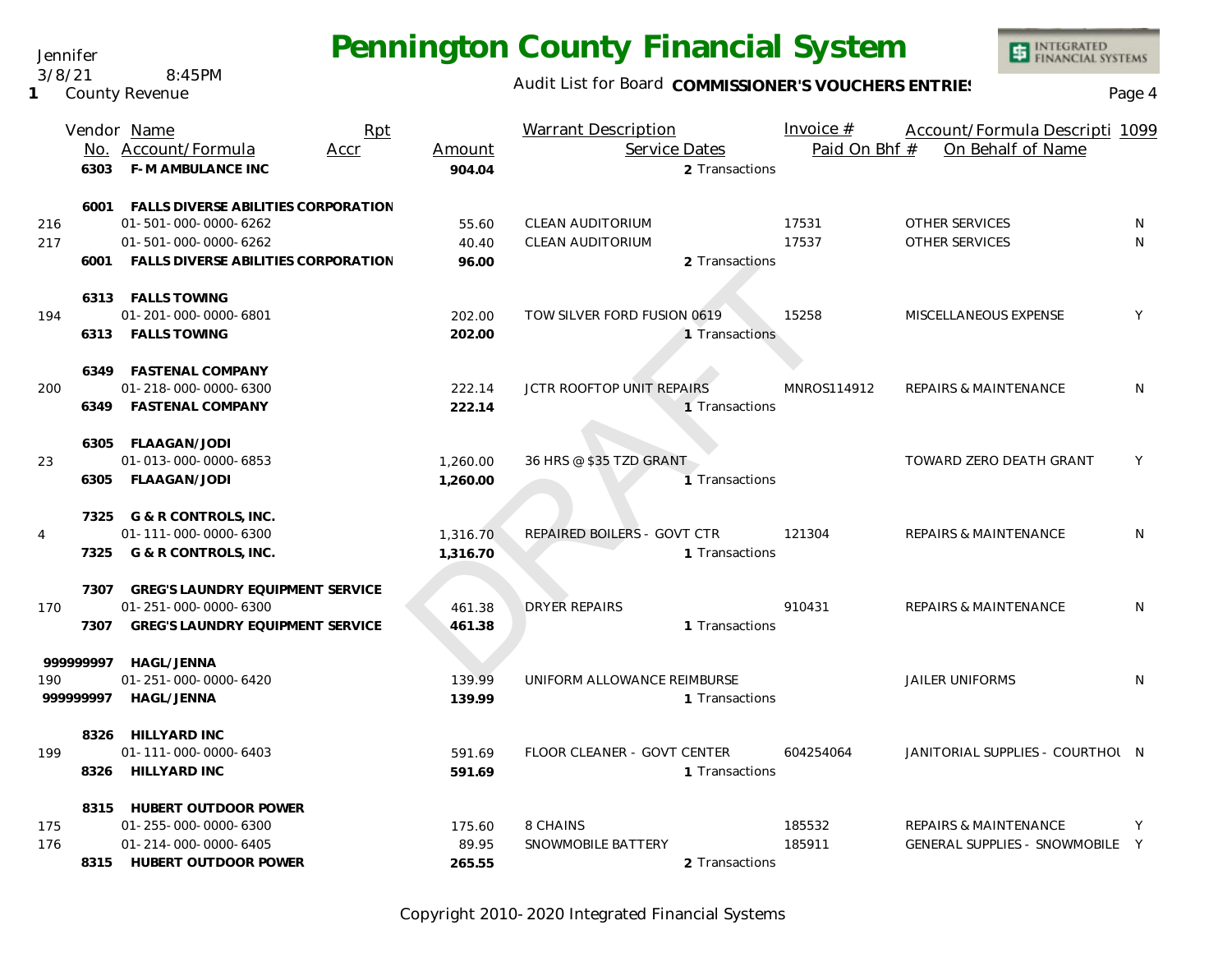#### Audit List for Board COMMISSIONER'S VOUCHERS ENTRIES<br>Page 5

|              |          | Vendor Name                   | Rpt  |          | <b>Warrant Description</b>         | Invoice #     | Account/Formula Descripti 1099   |   |
|--------------|----------|-------------------------------|------|----------|------------------------------------|---------------|----------------------------------|---|
|              |          | No. Account/Formula           | Accr | Amount   | Service Dates                      | Paid On Bhf # | On Behalf of Name                |   |
|              |          | 8500 HUDSON ELECTRIC, LLC     |      |          |                                    |               |                                  |   |
| 198          |          | 01-041-000-0000-6631          |      | 400.00   | <b>ASSESSOR REMODEL</b>            | 2052          | FURNITURE & EQUIPMENT - AUDIT: N |   |
| 197          |          | 01-132-000-0000-6631          |      | 1,550.00 | DMV REMODEL                        | 2053          | FURNITURE & EQUIPMENT - MOTOI N  |   |
|              | 8500     | HUDSON ELECTRIC, LLC          |      | 1,950.00 | 2 Transactions                     |               |                                  |   |
|              |          |                               |      |          |                                    |               |                                  |   |
|              |          | 8014 HUGOS #7                 |      |          |                                    |               |                                  |   |
| 3            |          | 01-003-000-0000-6330          |      | 9.99     | FOOD FOR MEETING 2-23-21           | 1155          | <b>TRAVEL &amp; EXPENSE</b>      | N |
|              |          | 8014 HUGOS #7                 |      | 9.99     | 1 Transactions                     |               |                                  |   |
|              |          |                               |      |          |                                    |               |                                  |   |
|              | 12037    | LEE PLUMBING & HEATING        |      |          |                                    |               |                                  |   |
| 22           |          | 01-218-000-0000-6300          |      | 36.00    | <b>CLOSET GASKET (2)</b>           | 82988         | <b>REPAIRS &amp; MAINTENANCE</b> | N |
|              | 12037    | LEE PLUMBING & HEATING        |      | 36.00    | 1 Transactions                     |               |                                  |   |
|              | 13498    | <b>MARCO TECHNOLOGIES LLC</b> |      |          |                                    |               |                                  |   |
| $\mathbf{1}$ |          | 01-601-000-0000-6301          |      | 61.56    | COPIER MAINTENANCE AGREEMENT       | 8467458       | MAINTENANCE AGREEMENT            | N |
| 5            |          | 01-132-000-0000-6301          |      | 139.52   | EQ465504 MAINTENANCE AGREEMENT     | INV8467459    | MAINTENANCE AGREEMENT            | N |
| 11           |          | 01-801-000-0000-6301          |      | 157.92   | EQ1019556 MAINTENANCE AGREEMNT     | INV8481831    | MAINTENANCE AGREEMENT            | N |
| 54           |          | 01-091-000-0000-6301          |      | 96.23    | EQ767167 MAINTENANCE AGREEMENT     | INV8487333    | MAINTENANCE AGREEMENT            | N |
| 205          |          | 01-101-000-0000-6301          |      | 12.06    | EQ442257 MAINTENANCE AGREEMENT     | INV8498074    | MAINTENANCE AGREEMENT            | N |
|              | 13498    | MARCO TECHNOLOGIES LLC        |      | 467.29   | 5 Transactions                     |               |                                  |   |
|              |          |                               |      |          |                                    |               |                                  |   |
|              | 13226    | MCKESSON MEDICAL SURGICAL     |      |          |                                    |               |                                  |   |
| 169          |          | 01-251-000-0000-6255          |      | 427.39   | ALC PREP PADS/TEST STRIPS          | 20771349      | MEDICAL - LOCAL                  | N |
|              | 13226    | MCKESSON MEDICAL SURGICAL     |      | 427.39   | 1 Transactions                     |               |                                  |   |
|              |          |                               |      |          |                                    |               |                                  |   |
|              | 13585    | MELVIE/SHERRI                 |      |          |                                    |               |                                  |   |
| 21           |          | 01-106-000-0000-6240          |      | 52.50    | <b>MAAO MEMBERSHIP</b>             |               | <b>SUBSCRIPTIONS</b>             | N |
|              | 13585    | MELVIE/SHERRI                 |      | 52.50    | 1 Transactions                     |               |                                  |   |
|              | 13535    | MEND CORRECTIONAL CARE, PLLC  |      |          |                                    |               |                                  |   |
| 158          |          | 01-251-000-0000-6255          |      | 7,650.00 | <b>HEALTHCARE MARCH</b>            | 5394          | MEDICAL - LOCAL                  | 6 |
|              | 13535    | MEND CORRECTIONAL CARE, PLLC  |      | 7,650.00 | 1 Transactions                     |               |                                  |   |
|              |          |                               |      |          |                                    |               |                                  |   |
|              | 99999997 | MINNESOTA OFFICE FURNITURE    |      |          |                                    |               |                                  |   |
| 18           |          | 01-041-000-0000-6631          |      | 800.00   | <b>WORKSTATION FOR AUD/TREAS</b>   | 101898        | FURNITURE & EQUIPMENT - AUDIT( N |   |
| 17           |          | 01-132-000-0000-6631          |      | 1,199.00 | <b>WORKSTATION FOR DMV - FINAL</b> | 101898        | FURNITURE & EQUIPMENT - MOTOI N  |   |
|              | 99999997 | MINNESOTA OFFICE FURNITURE    |      | 1,999.00 | 2 Transactions                     |               |                                  |   |
|              |          |                               |      |          |                                    |               |                                  |   |
|              | 13322    | MINNESOTA STATE TREASURER     |      |          |                                    |               |                                  |   |
| 211          |          | 01-101-000-0000-6801          |      | 9.00     | REGISTERED LAND                    |               | MISCELLANEOUS EXPENSE - RECOR N  |   |

Copyright 2010-2020 Integrated Financial Systems

Jennifer 3/8/21 8:45PM

**1** County Revenue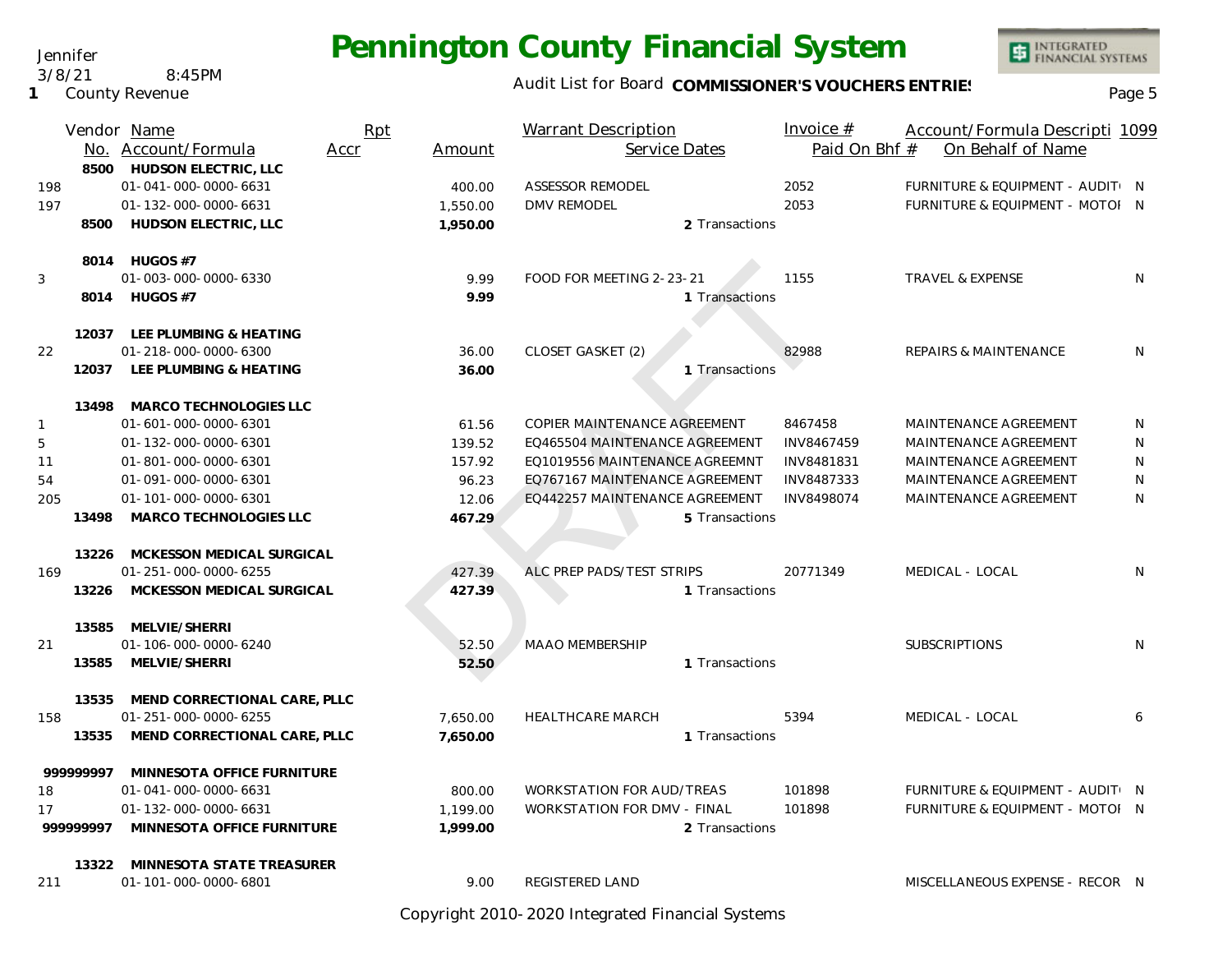### Audit List for Board COMMISSIONER'S VOUCHERS ENTRIES<br>Page 6

|     |       | Vendor Name                                  | Rpt  |          | <b>Warrant Description</b>           | Invoice #                    | Account/Formula Descripti 1099                               |        |
|-----|-------|----------------------------------------------|------|----------|--------------------------------------|------------------------------|--------------------------------------------------------------|--------|
|     |       | No. Account/Formula                          | Accr | Amount   | Service Dates                        | Paid On Bhf #                | On Behalf of Name                                            |        |
| 207 |       | 01-101-000-0000-6825                         |      | 360.00   | MARRIAGE SURCHARGE                   |                              | MARRIAGE SURCHARGES MN - REC N                               |        |
| 210 |       | 01-101-000-0000-6827                         |      | 1,869.00 | RECORDER & REGISTRAR'S EES           |                              | <b>STATE SURCHARGES</b>                                      | N      |
| 206 |       | 01-101-000-0000-6829                         |      | 249.00   | CHILDREN'S SURCHARGE                 |                              | CHILDREN SURCHARGE MN - RECO N                               |        |
| 208 |       | 01-101-000-0000-6831                         |      | 788.00   | BIRTH/DEATH SURCHARGE                |                              | BIRTH/DEATH CERTIF SURCHARGE N                               |        |
| 209 |       | 01-101-000-0000-6848                         |      | 830.00   | BIRTH RECORD SURCHARGE               |                              | <b>BIRTH DEFECT SURCHARGE</b>                                | N      |
|     | 13322 | MINNESOTA STATE TREASURER                    |      | 4,105.00 | 6 Transactions                       |                              |                                                              |        |
|     |       | 13244 MN ATTORNEY GENERAL'S OFFICE           |      |          |                                      |                              |                                                              |        |
| 55  |       | 01-091-000-0000-6262                         |      | 350.75   | REIMBURSE TRAVEL EXPENSES            | 00000644238                  | <b>OTHER SERVICES</b>                                        | N      |
|     | 13244 | MN ATTORNEY GENERAL'S OFFICE                 |      | 350.75   | 1 Transactions                       |                              |                                                              |        |
|     |       | 13355 MN COUNTIES COMPUTER COOP              |      |          |                                      |                              |                                                              |        |
| 2   |       | 01-041-000-0000-6330                         |      | 90.00    | <b>LEGAL DESCRIPTION TRAINING</b>    | 2101373                      | <b>TRAVEL &amp; EXPENSE</b>                                  | N      |
|     | 13355 | MN COUNTIES COMPUTER COOP                    |      | 90.00    | 1 Transactions                       |                              |                                                              |        |
|     |       | 13347 MN RED RIVER VALLEY                    |      |          |                                      |                              |                                                              |        |
| 24  |       | 01-003-000-0000-6813                         |      | 900.00   | 2021 APPROPRIATION                   | $2021 - 10$                  | RED RIVER VALLEY DEVELOPEMENT N                              |        |
|     |       | 13347 MN RED RIVER VALLEY                    |      | 900.00   | 1 Transactions                       |                              |                                                              |        |
|     |       | 14123 NORTHWEST BEVERAGE INC                 |      |          |                                      |                              |                                                              |        |
| 204 |       | 01-801-000-0000-6801                         |      | 31.00    | <b>WATER</b>                         | 1214105,121527               | MISCELLANEOUS EXPENSE                                        | N      |
| 215 |       | 01-601-000-0000-6401                         |      | 26.25    | <b>FEBRUARY WATER BILL</b>           | 7961                         | SUPPLIES - EXTENSION                                         | N      |
|     | 14123 | NORTHWEST BEVERAGE INC                       |      | 57.25    | 2 Transactions                       |                              |                                                              |        |
|     | 15323 | <b>OFFICE DEPOT</b>                          |      |          |                                      |                              |                                                              |        |
| 187 |       | 01-201-000-0000-6405                         |      | 1.46     | <b>COFFEE CREAMER</b>                | 154971713001                 | <b>GENERAL SUPPLIES</b>                                      | N      |
| 16  |       | 01-801-000-0000-6401                         |      | 134.97   | <b>WALL FILES</b>                    | 156378761001                 | SUPPLIES-UNALLOCATED                                         | N      |
| 183 |       | 01-220-000-0000-6401                         |      | 253.98   | TONER - DISPATCH                     | 158273035001                 | <b>SUPPLIES</b>                                              | N      |
| 184 |       | 01-201-000-0000-6405                         |      | 66.99    | TONER - DEPUTY OFFICE                | 158273278001                 | <b>GENERAL SUPPLIES</b>                                      | N      |
| 186 |       | 01-251-000-0000-6255                         |      | 126.89   | <b>TONER - MEND</b>                  | 158280551001                 | MEDICAL - LOCAL                                              | N      |
| 185 |       | 01-251-000-0000-6405                         |      | 501.96   | TONER - JAIL                         | 158280551001                 | <b>GENERAL SUPPLIES - JAIL</b>                               | N      |
| 182 |       | 01-251-000-0000-6405                         |      | 21.98    | <b>CHECK STAMPER</b>                 | 158596957001                 | <b>GENERAL SUPPLIES - JAIL</b>                               | N      |
| 179 |       | 01-251-000-0000-6403<br>01-251-000-0000-6405 |      | 5.03     | GOO GOO CLEANER                      | 158603446001                 | JANITORIAL SUPPLIES - JAIL<br><b>GENERAL SUPPLIES - JAIL</b> | N<br>N |
| 180 |       | 01-251-000-0000-6405                         |      | 63.04    | DRY ERASE MARKERS<br><b>SHARPIES</b> | 158605900001<br>158605904001 | <b>GENERAL SUPPLIES - JAIL</b>                               | N      |
| 181 | 15323 | OFFICE DEPOT                                 |      | 49.98    | 10 Transactions                      |                              |                                                              |        |
|     |       |                                              |      | 1,226.28 |                                      |                              |                                                              |        |
|     | 15329 | OIL BOYZ EXPRESS LUBE INC                    |      |          |                                      |                              |                                                              |        |
| 178 |       | 01-201-000-0000-6304                         |      | 22.00    | TIRE REPAIR #8                       | 162283                       | REPAIR & MAINTENANCE - SQUAD! N                              |        |
| 177 |       | 01-201-000-0000-6304                         |      | 69.67    | OIL CHANGE - SERVICE #2              | 162322                       | REPAIR & MAINTENANCE - SQUAD! N                              |        |

Copyright 2010-2020 Integrated Financial Systems

#### Jennifer 3/8/21 8:45PM

**1** County Revenue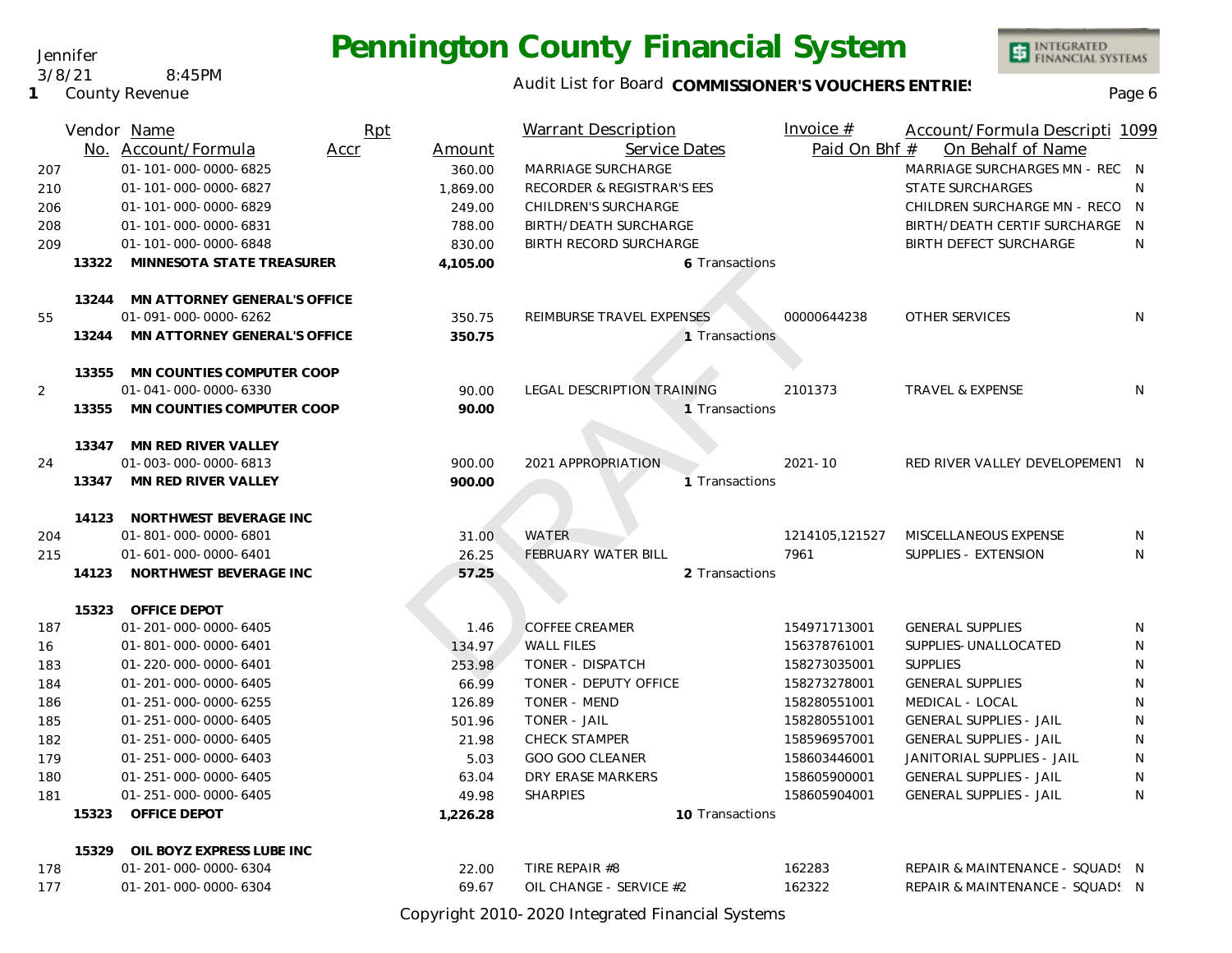Jennifer 3/8/21 8:45PM

**1** County Revenue

### Audit List for Board COMMISSIONER'S VOUCHERS ENTRIES<br>Page 7

INTEGRATED<br>FINANCIAL SYSTEMS

|     |       | Vendor Name                        | Rpt  |           | <b>Warrant Description</b>    |                | Invoice $#$   | Account/Formula Descripti 1099   |              |
|-----|-------|------------------------------------|------|-----------|-------------------------------|----------------|---------------|----------------------------------|--------------|
|     |       | No. Account/Formula                | Accr | Amount    | Service Dates                 |                | Paid On Bhf # | On Behalf of Name                |              |
|     | 15329 | OIL BOYZ EXPRESS LUBE INC          |      | 91.67     |                               | 2 Transactions |               |                                  |              |
|     | 16056 | <b>PAINT &amp; GLASS INTERIORS</b> |      |           |                               |                |               |                                  |              |
| 19  |       | 01-041-000-0000-6631               |      | 62.60     | PAINT & SUPPLIES              |                | 4273          | FURNITURE & EQUIPMENT - AUDIT: N |              |
|     | 16056 | <b>PAINT &amp; GLASS INTERIORS</b> |      | 62.60     |                               | 1 Transactions |               |                                  |              |
|     | 16313 | PENNINGTON COUNTY AUDITOR          |      |           |                               |                |               |                                  |              |
| 52  |       | 01-601-000-0000-6209               |      | 23.13     | POSTAGE FOR FEBRUARY          |                | 4076          | POSTAGE                          | N            |
|     |       | 16313 PENNINGTON COUNTY AUDITOR    |      | 23.13     |                               | 1 Transactions |               |                                  |              |
|     |       | 16362 PETERSON/NEIL                |      |           |                               |                |               |                                  |              |
| 64  |       | 01-003-000-0000-6330               |      | 116.48    | FEBRUARY MILEAGE              |                |               | <b>TRAVEL &amp; EXPENSE</b>      | N            |
|     |       | 16362 PETERSON/NEIL                |      | 116.48    |                               | 1 Transactions |               |                                  |              |
|     | 17003 | QUICK PRINT CENTER                 |      |           |                               |                |               |                                  |              |
| 12  |       | 01-132-000-0000-6401               |      | 98.01     | <b>ENVELOPES</b>              |                | 11056         | SUPPLIES - MOTOR VEHICLE         | N            |
|     | 17003 | QUICK PRINT CENTER                 |      | 98.01     |                               | 1 Transactions |               |                                  |              |
|     | 19511 | SANFORD HEALTH OCCUPATIONAL MED    |      |           |                               |                |               |                                  |              |
| 193 |       | 01-201-000-0000-6262               |      | 149.00    | <b>DRUG SCREEN</b>            |                | 587040        | OTHER SERVICES                   | 6            |
|     | 19511 | SANFORD HEALTH OCCUPATIONAL MED    |      | 149.00    |                               | 1 Transactions |               |                                  |              |
|     | 19550 | SUMMIT FOOD SERVICE MANAGEMENT L   |      |           |                               |                |               |                                  |              |
| 152 |       | 01-251-000-0000-6427               |      | 3,509.04  | JAIL MEALS 1-23-21 TO 1-29-21 |                | 102707        | <b>JAIL MEALS</b>                | N            |
| 153 |       | 01-251-000-0000-6427               |      | 84.41     | <b>FOOD</b>                   |                | 103303        | <b>JAIL MEALS</b>                | N            |
| 154 |       | 01-251-000-0000-6427               |      | 3,485.52  | JAIL MEALS 1-30-21 TO 2-5-21  |                | 103304        | <b>JAIL MEALS</b>                | N            |
| 155 |       | 01-251-000-0000-6427               |      | 3,352.58  | JAIL MEALS 2-6-21 TO 2-12-21  |                | 104015        | <b>JAIL MEALS</b>                | N            |
| 156 |       | 01-251-000-0000-6427               |      | 3,355.44  | JAIL MEALS 2-13-21 TO 2-19-21 |                | 104581        | <b>JAIL MEALS</b>                | N            |
| 157 |       | 01-251-000-0000-6427               |      | 3,541.32  | JAIL MEALS 2-20-21 TO 2-26-21 |                | 105169        | <b>JAIL MEALS</b>                | N            |
|     | 19550 | SUMMIT FOOD SERVICE MANAGEMENT L   |      | 17,328.31 |                               | 6 Transactions |               |                                  |              |
|     |       | 19362 SUNDBY CLEANING, LLC         |      |           |                               |                |               |                                  |              |
| 15  |       | 01-800-000-0000-6262               |      | 1,800.00  | FEBRUARY CLEANING - WELFARE   |                | <b>LEC221</b> | OTHER SERVICES-WELFARE BUILDI Y  |              |
| 14  |       | 01-218-000-0000-6262               |      | 1,300.00  | FEBRUARY CLEANING - LEC       |                | SS221         | OTHER SERVICES                   | Y            |
|     | 19362 | SUNDBY CLEANING, LLC               |      | 3,100.00  |                               | 2 Transactions |               |                                  |              |
|     |       | 20027 THE TIMES                    |      |           |                               |                |               |                                  |              |
| 29  |       | 01-111-000-0000-6801               |      | 46.25     | TIMES - CUSTODIAN I           |                | $2 - 10 - 21$ | MISCELLANEOUS EXPENSE            | <sup>N</sup> |
| 28  |       | 01-601-000-0000-6801               |      | 78.75     | WATCH - AG SVCS/WASTE         |                | $2 - 10 - 21$ | MISCELLANEOUS EXPENSE - EXTEN: N |              |
| 57  |       | 01-601-000-0000-6801               |      | 64.75     | TIMES - AG SVCES/WASTE        |                | $2 - 10 - 21$ | MISCELLANEOUS EXPENSE - EXTEN: N |              |

Copyright 2010-2020 Integrated Financial Systems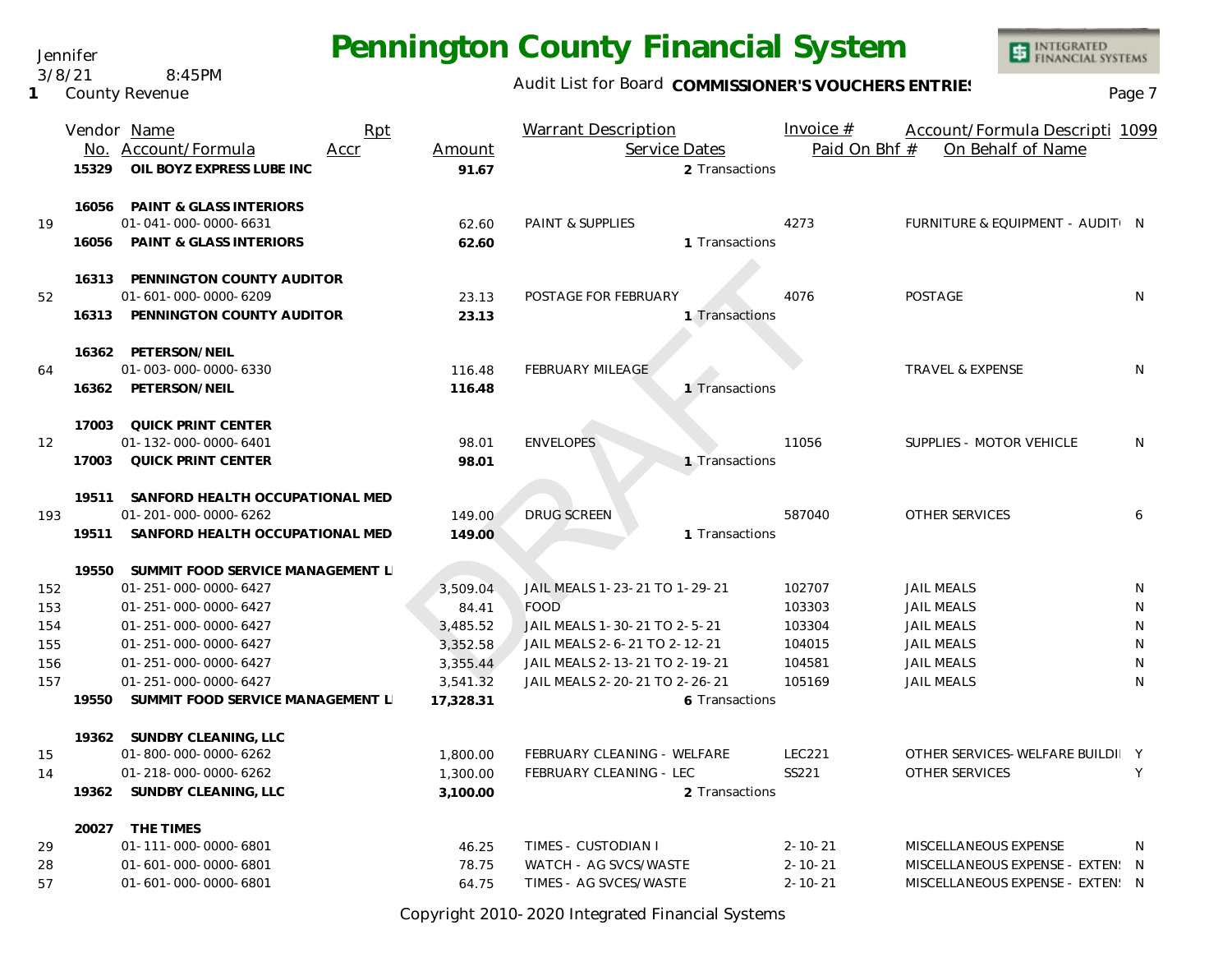### Audit List for Board COMMISSIONER'S VOUCHERS ENTRIES<br>Page 8

|     |       | Vendor Name            | Rpt            | <b>Warrant Description</b>  | Invoice $#$     | Account/Formula Descripti 1099     |    |
|-----|-------|------------------------|----------------|-----------------------------|-----------------|------------------------------------|----|
|     |       | No. Account/Formula    | Accr<br>Amount | Service Dates               |                 | Paid On Bhf #<br>On Behalf of Name |    |
| 30  |       | 01-111-000-0000-6801   | 56.25          | <b>WATCH - CUSTODIAN I</b>  | $2 - 13 - 21$   | MISCELLANEOUS EXPENSE              | N. |
| 31  |       | 01-111-000-0000-6801   | 10.00          | <b>INTERNET JOB PAGE</b>    | $2 - 13 - 21$   | MISCELLANEOUS EXPENSE              | N  |
| 32  |       | 01-003-000-0000-6231   | 333.96         | TIMES - PROCEEDINGS ON 1/26 | $2 - 17 - 21$   | PUBLISHING - BOARD                 | N. |
| 33  |       | 01-003-000-0000-6231   | 588.80         | TIMES - PROCEEDINGS OF 1/5  | $2 - 3 - 21$    | PUBLISHING - BOARD                 | N  |
| 25  |       | 01-601-000-0000-6801   | 64.75          | TIMES - AG SVCS/WASTE       | $2 - 3 - 21$    | MISCELLANEOUS EXPENSE - EXTEN: N   |    |
| 26  |       | 01-111-000-0000-6801   | 56.25          | WATCH - CUSTODIAN I         | $2 - 6 - 21$    | MISCELLANEOUS EXPENSE              | N  |
| 27  |       | 01-111-000-0000-6801   | 10.00          | <b>INTERNET JOB PAGE</b>    | $2 - 6 - 21$    | MISCELLANEOUS EXPENSE              | N  |
| 56  |       | 01-601-000-0000-6801   | 10.00          | <b>INTERNET JOB PAGE</b>    | $2 - 6 - 21$    | MISCELLANEOUS EXPENSE - EXTEN: N   |    |
|     | 20027 | THE TIMES              | 1,319.76       |                             | 11 Transactions |                                    |    |
|     | 20047 | THRIFTY WHITE PHARMACY |                |                             |                 |                                    |    |
| 135 |       | 01-251-000-0000-6255   | 23.94          | PRESCRIPTION 3011           | 10167           | MEDICAL - LOCAL                    | N  |
| 134 |       | 01-251-000-0000-6255   | 4.09           | PRESCRIPTION 3035           | 17536           | MEDICAL - LOCAL                    | N  |
| 120 |       | 01-251-000-0000-6255   | 19.06          | PRESCRIPTION 2654           | 21389           | MEDICAL - LOCAL                    | N  |
| 133 |       | 01-251-000-0000-6255   | 24.15          | PRESCRIPTION 3000           | 22183           | MEDICAL - LOCAL                    | N  |
| 122 |       | 01-251-000-0000-6255   | 55.86          | PRESCRIPTION 2931           | 26758           | MEDICAL - LOCAL                    | N  |
| 150 |       | 01-251-000-0000-6255   | 16.46          | PRESCRIPTION 3036           | 50755           | MEDICAL - LOCAL                    | N  |
| 121 |       | 01-251-000-0000-6255   | 4.09           | PRESCRIPTION 3059           | 51858           | MEDICAL - LOCAL                    | N  |
| 132 |       | 01-251-000-0000-6255   | 57.56          | PRESCRIPTION 3052           | 56907           | MEDICAL - LOCAL                    | N  |
| 129 |       | 01-251-000-0000-6255   | 7.98           | PRESCRIPTION 2850           | 57952           | MEDICAL - LOCAL                    | N  |
| 125 |       | 01-251-000-0000-6255   | 8.38           | PRESCRIPTION 2753           | 58807           | MEDICAL - LOCAL                    | N  |
| 128 |       | 01-251-000-0000-6255   | 34.82          | PRESCRIPTION 3004           | 61569           | MEDICAL - LOCAL                    | N  |
| 131 |       | 01-251-000-0000-6255   | 20.95          | PRESCRIPTION 3022           | 62427           | MEDICAL - LOCAL                    | N  |
| 136 |       | 01-251-000-0000-6255   | 4.09           | PRESCRIPTION 3029           | 62490           | MEDICAL - LOCAL                    | N  |
| 151 |       | 01-251-000-0000-6255   | 35.44          | PRESCRIPTION 2897           | 62630           | MEDICAL - LOCAL                    | N  |
| 137 |       | 01-251-000-0000-6255   | 13.07          | PRESCRIPTION 3015           | 63535           | MEDICAL - LOCAL                    | N  |
| 141 |       | 01-251-000-0000-6256   | 15.89          | PRESCRIPTION 2431           | 63860           | MEDICAL - REIMBURSED               | N  |
| 146 |       | 01-251-000-0000-6256   | 23.94          | PRESCRIPTION 2471           | 63931           | MEDICAL - REIMBURSED               | N  |
| 138 |       | 01-251-000-0000-6255   | 40.60          | PRESCRIPTION 2973           | 64045           | MEDICAL - LOCAL                    | N  |
| 145 |       | 01-251-000-0000-6256   | 23.94          | PRESCRIPTION 2782           | 64390           | MEDICAL - REIMBURSED               | N  |
| 123 |       | 01-251-000-0000-6255   | 8.39           | PRESCRIPTION 2699           | 64450           | MEDICAL - LOCAL                    | N  |
| 144 |       | 01-251-000-0000-6256   | 37.63          | PRESCRIPTION 2909           | 64467           | MEDICAL - REIMBURSED               | N  |
| 130 |       | 01-251-000-0000-6255   | 22.05          | PRESCRIPTION 2763           | 64482           | MEDICAL - LOCAL                    | N  |
| 147 |       | 01-251-000-0000-6256   | 5.34           | PRESCRIPTION 2879           | 64495           | MEDICAL - REIMBURSED               | N  |
| 124 |       | 01-251-000-0000-6255   | 85.36          | PRESCRIPTION 2915           | 64544           | MEDICAL - LOCAL                    | N  |
| 140 |       | 01-251-000-0000-6256   | 29.95          | PRESCRIPTION 2986           | 64710           | MEDICAL - REIMBURSED               | N  |
| 139 |       | 01-251-000-0000-6256   | 25.15          | PRESCRIPTION 2988           | 64711           | MEDICAL - REIMBURSED               | N  |
| 142 |       | 01-251-000-0000-6256   | 36.02          | PRESCRIPTION 2987           | 64713           | MEDICAL - REIMBURSED               | N  |
| 148 |       | 01-251-000-0000-6256   | 7.98           | PRESCRIPTION 2991           | 64765           | MEDICAL - REIMBURSED               | N  |

Jennifer

**1** County Revenue 3/8/21 8:45PM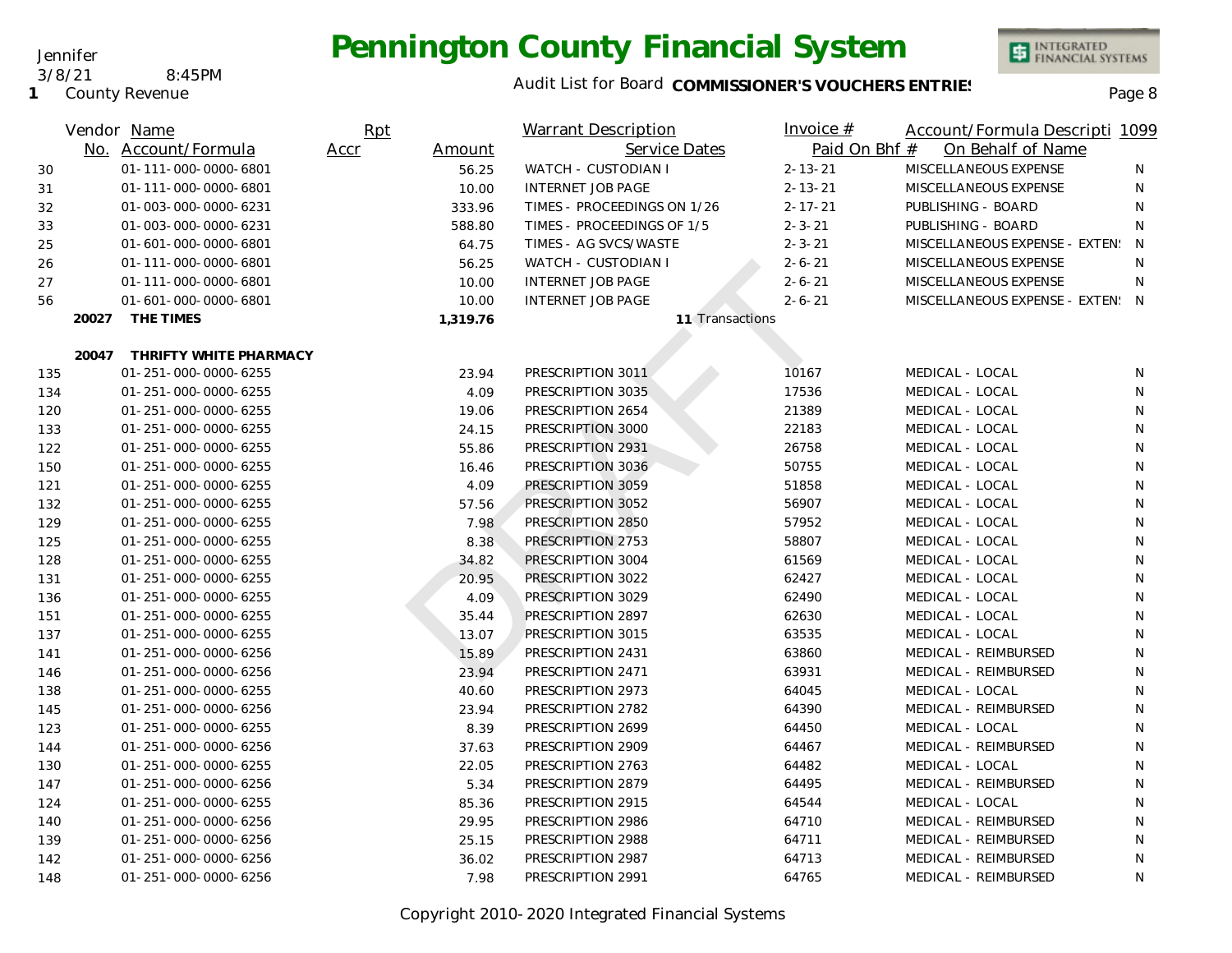### Audit List for Board COMMISSIONER'S VOUCHERS ENTRIES<br>Page 9

|               | Vendor Name<br>No. Account/Formula | Rpt<br>Amount<br>Accr | <b>Warrant Description</b><br>Service Dates | Invoice $#$<br>Paid On Bhf # | Account/Formula Descripti 1099<br>On Behalf of Name |              |
|---------------|------------------------------------|-----------------------|---------------------------------------------|------------------------------|-----------------------------------------------------|--------------|
| 149           | 01-251-000-0000-6255               | 4.09                  | PRESCRIPTION 2968                           | 64785                        | MEDICAL - LOCAL                                     | N            |
| 143           | 01-251-000-0000-6256               | 21.05                 | PRESCRIPTION 2990                           | 64786                        | MEDICAL - REIMBURSED                                | N            |
|               | 01-251-000-0000-6255               | 3.99                  | PRESCRIPTION 3002                           | 64810                        | MEDICAL - LOCAL                                     | $\mathsf{N}$ |
| 126<br>127    | 01-251-000-0000-6255               | 4.09                  | PRESCRIPTION 3040                           | 64815                        | MEDICAL - LOCAL                                     | N            |
| 20047         | THRIFTY WHITE PHARMACY             | 725.40                | 32 Transactions                             |                              |                                                     |              |
| 999999997     | TIRE SOLUTIONS, INC                |                       |                                             |                              |                                                     |              |
| 189           | 01-201-000-0000-6304               | 563.57                | <b>TIRES</b>                                | 412462                       | REPAIR & MAINTENANCE - SQUAD! N                     |              |
| 99999997      | TIRE SOLUTIONS, INC                | 563.57                | 1 Transactions                              |                              |                                                     |              |
|               | 21332 ULINE                        |                       |                                             |                              |                                                     |              |
| 172           | 01-251-000-0000-6403               | 43.58                 | SHREDDER OIL                                | 129915302                    | JANITORIAL SUPPLIES - JAIL                          | N            |
| 171           | 01-251-000-0000-6403               | 1.018.21              | <b>LAUNDRY BAGS - CART</b>                  | 130259692                    | JANITORIAL SUPPLIES - JAIL                          | N            |
|               | 21332 ULINE                        | 1,061.79              | 2 Transactions                              |                              |                                                     |              |
| 21008         | UNIVERSAL SCREENPRINT              |                       |                                             |                              |                                                     |              |
| 50            | 01-290-000-0000-6401               | 144.00                | FLOOR & WALL STICKERS#2 - COVID             | 39825                        | Supplies                                            | G            |
| 51            | 01-290-000-0000-6401               | 144.00                | FLOOR & WALL STICKERS#1-COVID               | 39840                        | Supplies                                            | G            |
| 21008         | UNIVERSAL SCREENPRINT              | 288.00                | 2 Transactions                              |                              |                                                     |              |
|               | 22304 VFW POST 2793                |                       |                                             |                              |                                                     |              |
| 13            | 01-121-000-0000-6846               | 719.60                | VETS TRANSPORT TO VA FEBRUARY               |                              | <b>CVSO GRANT EXPENSE</b>                           | G            |
| 22304         | VFW POST 2793                      | 719.60                | 1 Transactions                              |                              |                                                     |              |
| 99999997      | VOSEN/BRIANA                       |                       |                                             |                              |                                                     |              |
| 191           | 01-251-000-0000-6420               | 160.88                | UNIFORM ALLOWANCE REIMBURSE                 |                              | <b>JAILER UNIFORMS</b>                              | N            |
| 99999997      | VOSEN/BRIANA                       | 160.88                | 1 Transactions                              |                              |                                                     |              |
|               | 23303 WEST GROUP PAYMENT CENTER    |                       |                                             |                              |                                                     |              |
| 214           | 01-016-000-0000-6242               | 1.041.80              | FEBRUARY WEST LAW ACCESS                    | 843928213                    | SUBSCRIPTIONS - LAW LIBRARY                         | N            |
| 212           | 01-091-000-0000-6240               | 691.70                | FEBRUARY WEST LAW ACCESS                    | 843931813                    | <b>SUBSCRIPTIONS</b>                                | N            |
| 213           | 01-091-000-0000-6240               | 68.31                 | <b>FEBRUARY SUBSCRIPTIONS</b>               | 844015991                    | <b>SUBSCRIPTIONS</b>                                | N            |
| 23303         | WEST GROUP PAYMENT CENTER          | 1,801.81              | 3 Transactions                              |                              |                                                     |              |
| 1 Fund Total: |                                    | 87,763.57             | County Revenue                              |                              | 52 Vendors<br>157 Transactions                      |              |

#### Jennifer 3/8/21 8:45PM

**1** County Revenue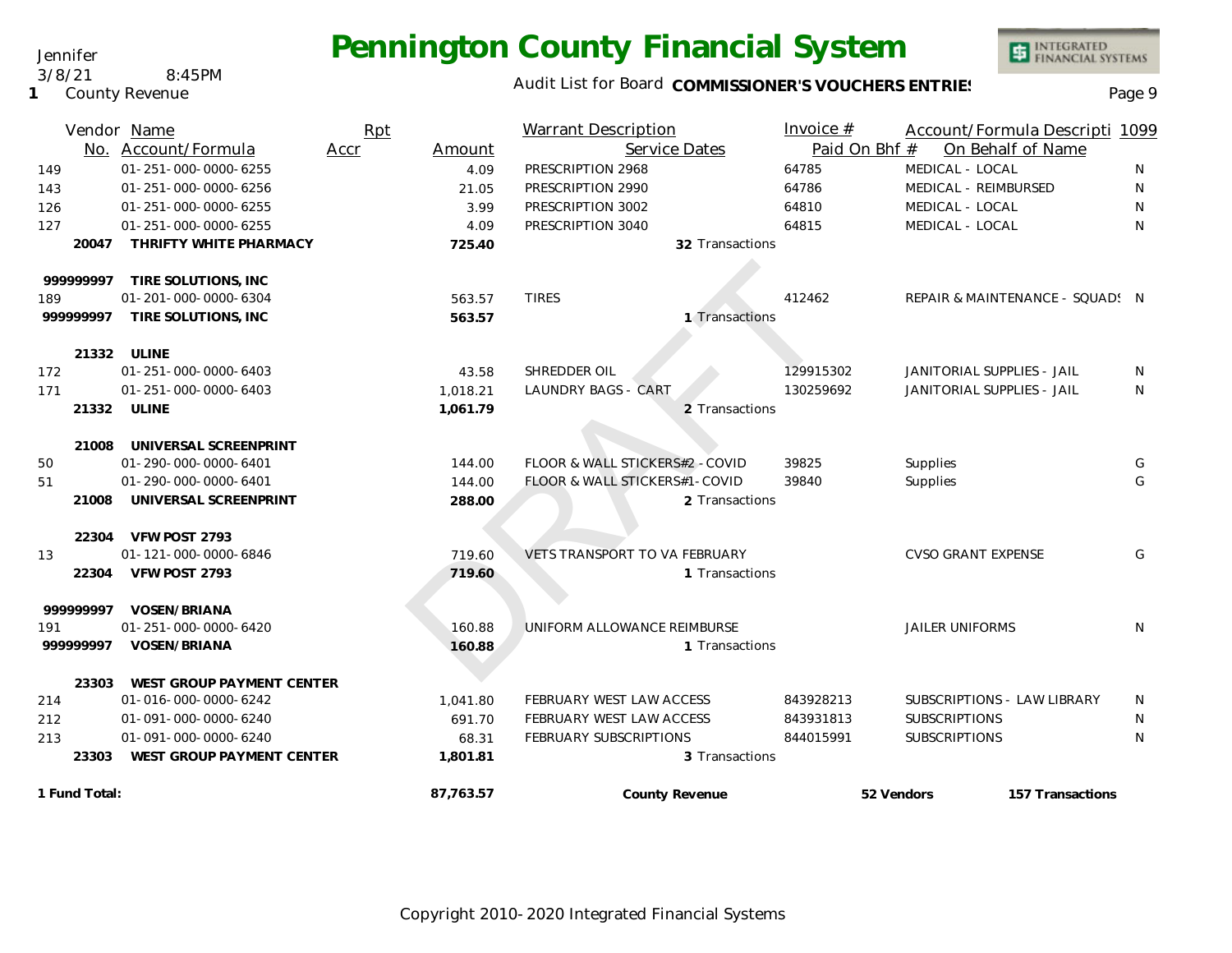Jennifer 3/8/21 8:45PM

#### **3** Road & Bridge

## **Pennington County Financial System**

#### Audit List for Board COMMISSIONER'S VOUCHERS ENTRIES<br>Page 10

INTEGRATED<br>FINANCIAL SYSTEMS

|     |      | Vendor Name<br>No. Account/Formula | Rpt<br>Accr | Amount    | <b>Warrant Description</b><br>Service Dates |                | Invoice $#$<br>Paid On Bhf # | Account/Formula Descripti 1099<br>On Behalf of Name |    |
|-----|------|------------------------------------|-------------|-----------|---------------------------------------------|----------------|------------------------------|-----------------------------------------------------|----|
|     |      |                                    |             |           |                                             |                |                              |                                                     |    |
|     |      | 1350 ARAMARK                       |             |           |                                             |                |                              |                                                     |    |
| 119 |      | 03-320-000-0000-6262               |             | 720.97    | SHOP 500 RUGS                               | 1 Transactions |                              | OTHER SERVICES                                      | N  |
|     |      | 1350 ARAMARK                       |             | 720.97    |                                             |                |                              |                                                     |    |
|     |      | 1364 AUTO VALUE                    |             |           |                                             |                |                              |                                                     |    |
| 117 |      | 03-350-000-0000-6564               |             | $18.00 -$ | CORE RETURN                                 |                | IC-9516948                   | EQUIPMENT REPAIR PARTS                              | N  |
| 114 |      | 03-350-000-0000-6556               |             | 34.68     | <b>STARTING FLUID</b>                       |                | ID-9514579                   | <b>SHOP SUPPLIES</b>                                | N  |
| 115 |      | 03-350-000-0000-6564               |             | 137.99    | <b>BATTERY UNIT 290</b>                     |                | ID-9516942                   | EQUIPMENT REPAIR PARTS                              | N  |
| 116 |      | 03-350-000-0000-6564               |             | 23.42     | SWITCH UNIT 303                             |                | ID-9517859                   | EQUIPMENT REPAIR PARTS                              | N  |
| 118 |      | 03-350-000-0000-6564               |             | 15.99     | <b>ZIP COIL</b>                             |                | ID-9518369                   | EQUIPMENT REPAIR PARTS                              | N  |
|     | 1364 | <b>AUTO VALUE</b>                  |             | 194.08    |                                             | 5 Transactions |                              |                                                     |    |
|     |      | 2505 BLADOW/ALEX                   |             |           |                                             |                |                              |                                                     |    |
| 113 |      | 03-330-000-0000-6330               |             | 16.61     | GAS                                         |                |                              | <b>TRAVEL &amp; EXPENSE</b>                         | N  |
|     | 2505 | <b>BLADOW/ALEX</b>                 |             | 16.61     |                                             | 1 Transactions |                              |                                                     |    |
|     | 3315 | CARGILL, INCORPORATED              |             |           |                                             |                |                              |                                                     |    |
| 111 |      | 03-350-000-0000-6565               |             | 2,614.82  | SALT                                        |                | 2906021255                   | ROAD MATERIALS                                      | N  |
| 112 |      | 03-350-000-0000-6565               |             | 2,591.65  | SALT                                        |                | 2906036514                   | ROAD MATERIALS                                      | N. |
|     | 3315 | CARGILL, INCORPORATED              |             | 5,206.47  |                                             | 2 Transactions |                              |                                                     |    |
|     | 4313 | DEPARTMENT OF MOTOR VEHICLES       |             |           |                                             |                |                              |                                                     |    |
| 110 |      | 03-350-000-0000-6564               |             | 66.00     | LICENSE FOR 4 WHEELER                       |                |                              | EQUIPMENT REPAIR PARTS                              | N. |
|     | 4313 | DEPARTMENT OF MOTOR VEHICLES       |             | 66.00     |                                             | 1 Transactions |                              |                                                     |    |
|     |      | 5301 EVANS STEEL COMPANY           |             |           |                                             |                |                              |                                                     |    |
| 106 |      | 03-350-000-0000-6556               |             | 211.28    | SHOP 500 SUPPLIES                           |                | 235256                       | <b>SHOP SUPPLIES</b>                                | G  |
| 107 |      | 03-350-000-0000-6564               |             | 341.53    | PARTS FOR SPRAYER                           |                | 235317                       | EQUIPMENT REPAIR PARTS                              | G  |
| 109 |      | 03-350-000-0000-6556               |             | 18.00     | <b>WELDING GLOVES</b>                       |                | 235326                       | <b>SHOP SUPPLIES</b>                                | G  |
| 108 |      | 03-350-000-0000-6564               |             | 9.52      | PARTS FOR SPRAYER                           |                | 235326                       | <b>EQUIPMENT REPAIR PARTS</b>                       | G  |
|     | 5301 | <b>EVANS STEEL COMPANY</b>         |             | 580.33    |                                             | 4 Transactions |                              |                                                     |    |
|     | 6006 | FARMERS UNION OIL                  |             |           |                                             |                |                              |                                                     |    |
| 102 |      | 03-350-000-0000-6556               |             | 67.96     | SHOP 211 SUPPLIES                           |                |                              | <b>SHOP SUPPLIES</b>                                | N  |
| 103 |      | 03-350-000-0000-6560               |             | 2.098.65  | GAS & DIESEL SHOP 500                       |                |                              | <b>GAS &amp; DIESEL</b>                             | N  |
| 104 |      | 03-350-000-0000-6560               |             | 1,285.50  | DIESEL SHOP 211                             |                |                              | <b>GAS &amp; DIESEL</b>                             | N  |
| 105 |      | 03-350-000-0000-6560               |             | 289.00    | DIESEL SHOP 212                             |                |                              | <b>GAS &amp; DIESEL</b>                             | N  |
|     | 6006 | FARMERS UNION OIL                  |             | 3,741.11  |                                             | 4 Transactions |                              |                                                     |    |

**6349 FASTENAL COMPANY**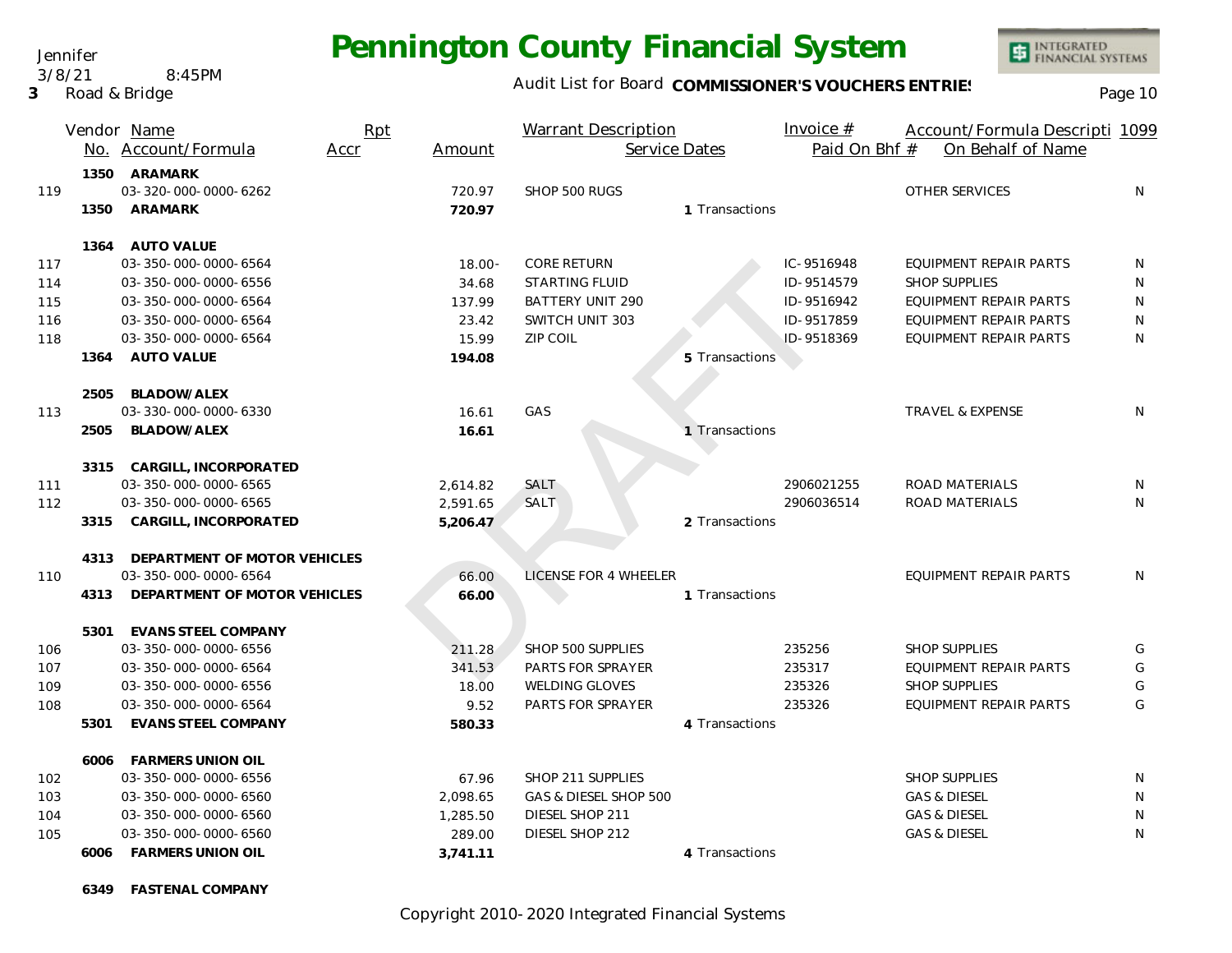#### Jennifer 3/8/21 8:45PM

**3** Road & Bridge

# **Pennington County Financial System**

### Audit List for Board COMMISSIONER'S VOUCHERS ENTRIES<br>Page 11

|     |       | Vendor Name                        | Rpt  |          | <b>Warrant Description</b>    |                | Invoice $#$    | Account/Formula Descripti 1099   |              |
|-----|-------|------------------------------------|------|----------|-------------------------------|----------------|----------------|----------------------------------|--------------|
|     |       | No. Account/Formula                | Accr | Amount   |                               | Service Dates  | Paid On Bhf #  | On Behalf of Name                |              |
| 100 |       | 03-350-000-0000-6564               |      | 28.19    | COTTERPIN WASHER UNIT 208     |                | MNROS114754    | <b>EQUIPMENT REPAIR PARTS</b>    | <sup>N</sup> |
| 101 |       | 03-330-000-0000-6554               |      | 68.62    | CABLE TIES, GLOVES            |                | MNROS114790    | ENGINEERING & SURVEYING SUPPLI N |              |
| 99  |       | 03-350-000-0000-6564               |      | 175.06   | BATTERIES, DRILL SET, HEX NUT |                | MNROS114825    | EQUIPMENT REPAIR PARTS           | N            |
| 98  |       | 03-350-000-0000-6556               |      | 9.74     | CAP SCREWS SHOP 500           |                | MNROS114843    | <b>SHOP SUPPLIES</b>             | N            |
|     |       | 6349 FASTENAL COMPANY              |      | 281.61   |                               | 4 Transactions |                |                                  |              |
|     |       | 6344 FLEETPRIDE                    |      |          |                               |                |                |                                  |              |
| 96  |       | 03-350-000-0000-6564               |      | 204.55   | FILTERS - UNIT 20, 203. 206   |                | 68099865       | EQUIPMENT REPAIR PARTS           | N            |
| 97  |       | 03-350-000-0000-6564               |      | 119.81   | FILTERS UNIT 203              |                | 68803958       | EQUIPMENT REPAIR PARTS           | N            |
|     |       | 6344 FLEETPRIDE                    |      | 324.36   |                               | 2 Transactions |                |                                  |              |
|     |       | 8014 HUGOS #7                      |      |          |                               |                |                |                                  |              |
| 95  |       | 03-350-000-0000-6556               |      | 91.85    | SHOP 500 SUPPLIES             |                | 1159           | <b>SHOP SUPPLIES</b>             | N.           |
|     |       | 8014 HUGOS #7                      |      | 91.85    |                               | 1 Transactions |                |                                  |              |
|     |       | 10119 JEFF OLSON CONSTRUCTION      |      |          |                               |                |                |                                  |              |
| 83  |       | 03-330-000-0000-6341               |      | 3,316.00 | <b>INSTALL CULVERT</b>        |                | 15081          | EQUIPMENT RENTAL                 | Y            |
|     |       | 10119 JEFF OLSON CONSTRUCTION      |      | 3,316.00 |                               | 1 Transactions |                |                                  |              |
|     |       | 13313 MN DEPARTMENT OF AGRICULTURE |      |          |                               |                |                |                                  |              |
| 94  |       | 03-350-000-0000-6553               |      | 15.00    | SPRAY LICENSE - EH            |                |                | BRUSH & WEED CONTROL CHEMICA N   |              |
|     | 13313 | MN DEPARTMENT OF AGRICULTURE       |      | 15.00    |                               | 1 Transactions |                |                                  |              |
|     |       | 14324 NAPA AUTO PARTS              |      |          |                               |                |                |                                  |              |
| 91  |       | 03-350-000-0000-6564               |      | 15.28    | TUBING UNIT 230               |                | 697766         | EQUIPMENT REPAIR PARTS           | N            |
| 92  |       | 03-350-000-0000-6564               |      | 29.49    | FILTER UNIT 224               |                | 698205         | <b>EQUIPMENT REPAIR PARTS</b>    | N            |
| 93  |       | 03-350-000-0000-6564               |      | 50.56    | PENETRATING OIL UNIT 207      |                | 698793         | EQUIPMENT REPAIR PARTS           | N            |
|     | 14324 | NAPA AUTO PARTS                    |      | 95.33    |                               | 3 Transactions |                |                                  |              |
|     |       | 14316 NELSON EQUIPMENT OF TRF INC  |      |          |                               |                |                |                                  |              |
| 88  |       | 03-350-000-0000-6564               |      | 567.47   | REPAIR PARTS UNIT 312         |                | CT118788       | EQUIPMENT REPAIR PARTS           | N            |
| 89  |       | 03-350-000-0000-6564               |      | 28.12    | BEARING CONE SEAL UNIT 207    |                | CT118985       | EQUIPMENT REPAIR PARTS           | N            |
| 90  |       | 03-350-000-0000-6564               |      | 160.26   | REPAIR PARTS UNIT 267         |                | CT118997,11901 | EQUIPMENT REPAIR PARTS           | N            |
|     | 14316 | NELSON EQUIPMENT OF TRF INC        |      | 755.85   |                               | 3 Transactions |                |                                  |              |
|     |       | 14123 NORTHWEST BEVERAGE INC       |      |          |                               |                |                |                                  |              |
| 86  |       | 03-320-000-0000-6401               |      | 36.25    | <b>WATER</b>                  |                | 1214834        | <b>SUPPLIES</b>                  | N            |
|     |       | 14123 NORTHWEST BEVERAGE INC       |      | 36.25    |                               | 1 Transactions |                |                                  |              |
|     |       |                                    |      |          |                               |                |                |                                  |              |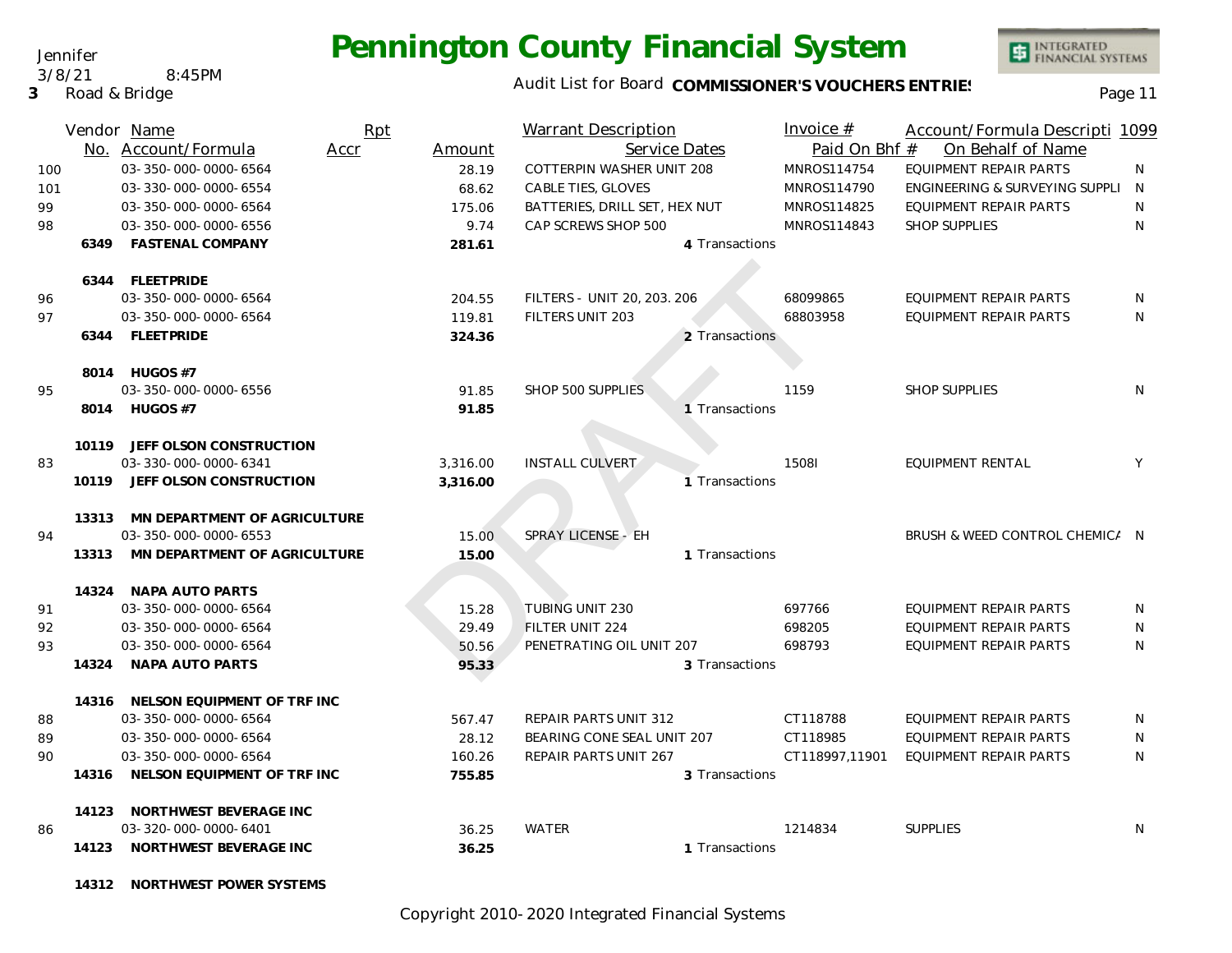Audit List for Board COMMISSIONER'S VOUCHERS ENTRIES<br>Page 12

|    | Vendor Name |                                                 | Rpt  |                | <b>Warrant Description</b>        |                | Invoice $#$   | Account/Formula Descripti 1099 |              |
|----|-------------|-------------------------------------------------|------|----------------|-----------------------------------|----------------|---------------|--------------------------------|--------------|
|    |             | No. Account/Formula                             | Accr | Amount         |                                   | Service Dates  | Paid On Bhf # | On Behalf of Name              |              |
| 87 |             | 03-350-000-0000-6564                            |      | 288.30         | STARTER UNIT 303                  |                | T304320       | <b>EQUIPMENT REPAIR PARTS</b>  | N            |
|    |             | 14312 NORTHWEST POWER SYSTEMS                   |      | 288.30         |                                   | 1 Transactions |               |                                |              |
|    |             | 14433 NORTHWEST TIRE INC                        |      |                |                                   |                |               |                                |              |
| 84 |             | 03-350-000-0000-6564                            |      | 190.00         | TIRES UNIT 312                    |                | 0018136670    | EQUIPMENT REPAIR PARTS         | N            |
| 85 |             | 03-350-000-0000-6564                            |      | 564.00         | <b>TIRES UNIT 312 &amp; 313</b>   |                | 0018136998    | EQUIPMENT REPAIR PARTS         | $\mathsf{N}$ |
|    | 14433       | NORTHWEST TIRE INC                              |      | 754.00         |                                   | 2 Transactions |               |                                |              |
|    | 15323       | OFFICE DEPOT                                    |      |                |                                   |                |               |                                |              |
| 82 |             | 03-320-000-0000-6401                            |      | 257.16         | COVERS, TONER PENS                |                | 157050173001  | <b>SUPPLIES</b>                | N            |
|    | 15323       | OFFICE DEPOT                                    |      | 257.16         |                                   | 1 Transactions |               |                                |              |
|    |             | 16027 PENNINGTON COUNTY TREASURER               |      |                |                                   |                |               |                                |              |
| 77 |             | 03-320-000-0000-6263                            |      | 33.96          | <b>HOSTED EXCHANGE - FEBRUARY</b> |                | 4074          | COMPUTER SERVICES              | N            |
| 78 |             | 03-320-000-0000-6263                            |      | 12.00          | POP EMAIL - FEBRUARY              |                | 4074          | <b>COMPUTER SERVICES</b>       | N            |
| 79 |             | 03-320-000-0000-6263                            |      | 445.71         | IT GLOBAL - FEBRUARY              |                | 4074          | <b>COMPUTER SERVICES</b>       | N            |
| 80 |             | 03-320-000-0000-6263                            |      | 61.25          | <b>HOSTED OFFICE - FEBRUARY</b>   |                | 4074          | <b>COMPUTER SERVICES</b>       | N            |
| 81 |             | 03-320-000-0000-6263                            |      | 34.70          | <b>EMAIL ARCHIVING - FEBRUARY</b> |                | 4074          | <b>COMPUTER SERVICES</b>       | N            |
|    | 16027       | PENNINGTON COUNTY TREASURER                     |      | 587.62         |                                   | 5 Transactions |               |                                |              |
|    |             | 16419 PRECISE MRM LLC                           |      |                |                                   |                |               |                                |              |
| 76 |             | 03-350-000-0000-6564                            |      | 405.10         | <b>GPS UNIT</b>                   |                | 200-1029102   | EQUIPMENT REPAIR PARTS         | N            |
| 75 |             | 03-350-000-0000-6564                            |      | 244.29         | MONTHLY GPS - JANUARY             |                | 200-1029737   | <b>EQUIPMENT REPAIR PARTS</b>  | N            |
|    | 16419       | PRECISE MRM LLC                                 |      | 649.39         |                                   | 2 Transactions |               |                                |              |
| 74 |             | 17002 QUILL CORPORATION<br>03-320-000-0000-6401 |      |                | PAPER TAPE                        |                | 14684482      | <b>SUPPLIES</b>                | N            |
|    |             | 17002 QUILL CORPORATION                         |      | 68.56<br>68.56 |                                   | 1 Transactions |               |                                |              |
|    |             |                                                 |      |                |                                   |                |               |                                |              |
|    | 18440       | READITECH IT SOLUTIONS                          |      |                |                                   |                |               |                                |              |
| 67 |             | 03-320-000-0000-6202                            |      | 67.00          | <b>HOSTED EXCHANGE</b>            |                | 190064        | <b>TELEPHONE</b>               | N            |
| 68 |             | 03-320-000-0000-6263                            |      | 40.00          | <b>BACK UP MANAGER</b>            |                | 190064        | <b>COMPUTER SERVICES</b>       | $\mathsf{N}$ |
|    | 18440       | READITECH IT SOLUTIONS                          |      | 107.00         |                                   | 2 Transactions |               |                                |              |
|    | 18106       | RED LAKE COUNTY COOP                            |      |                |                                   |                |               |                                |              |
| 69 |             | 03-350-000-0000-6418                            |      | 530.39         | PROPANE SHOP - 213                |                | 095497        | PROPANE FOR HEATING SHOPS      | N            |
| 70 |             | 03-350-000-0000-6418                            |      | 595.45         | PROPANE SHOP - 212                |                | 095563        | PROPANE FOR HEATING SHOPS      | N            |
| 71 |             | 03-350-000-0000-6418                            |      | 588.59         | PROPANE SHOP - 211                |                | 100750        | PROPANE FOR HEATING SHOPS      | N            |
| 72 |             | 03-350-000-0000-6418                            |      | 591.67         | PROPANE SHOP - 213                |                | 50506         | PROPANE FOR HEATING SHOPS      | N            |
| 73 |             | 03-350-000-0000-6418                            |      | 456.30         | PROPANE SHOP - 215                |                | 50511         | PROPANE FOR HEATING SHOPS      | N            |

Copyright 2010-2020 Integrated Financial Systems

Jennifer 3/8/21 8:45PM

**3** Road & Bridge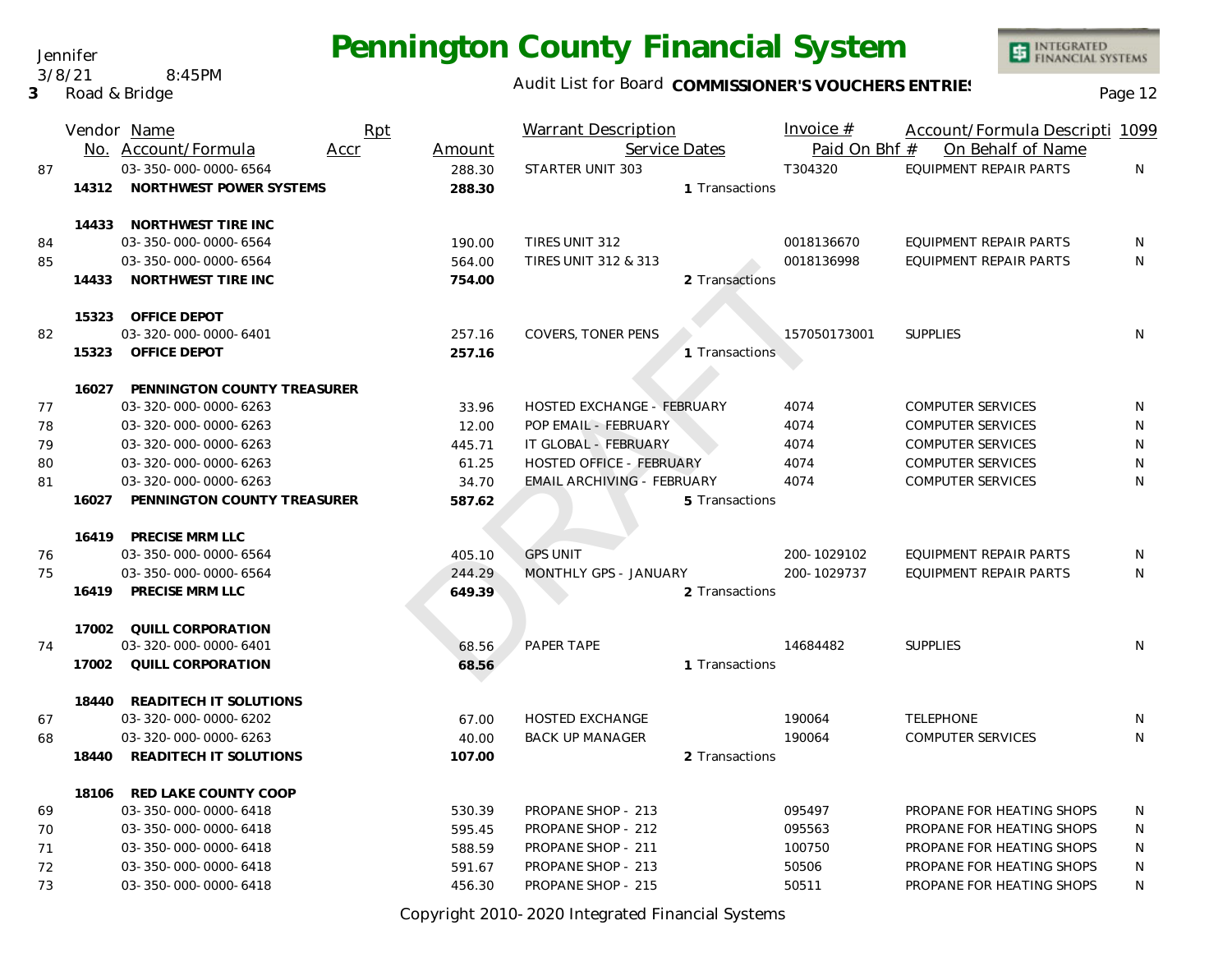Jennifer 3/8/21 8:45PM

#### **3** Road & Bridge

## **Pennington County Financial System**

Audit List for Board COMMISSIONER'S VOUCHERS ENTRIES<br>
Page 13

|    |                | Vendor Name<br>No. Account/Formula                                     | Rpt<br>Accr | Amount           | <b>Warrant Description</b><br>Service Dates | Invoice $#$<br>Paid On Bhf # |                 | Account/Formula Descripti 1099<br>On Behalf of Name |
|----|----------------|------------------------------------------------------------------------|-------------|------------------|---------------------------------------------|------------------------------|-----------------|-----------------------------------------------------|
|    | 18106          | RED LAKE COUNTY COOP                                                   |             | 2,762.40         | 5 Transactions                              |                              |                 |                                                     |
| 66 | 20027          | 20027 THE TIMES<br>03-320-000-0000-6232<br>THE TIMES                   |             | 300.06<br>300.06 | AD - FUEL CULVERTS RENTAL<br>1 Transactions | 842                          | ADVERTISING     | N                                                   |
| 65 | 21008<br>21008 | UNIVERSAL SCREENPRINT<br>03-320-000-0000-6401<br>UNIVERSAL SCREENPRINT |             | 40.00<br>40.00   | PLAQUE<br>1 Transactions                    | 39855                        | <b>SUPPLIES</b> | G                                                   |
|    | 3 Fund Total:  |                                                                        |             | 21,256.31        | Road & Bridge                               |                              | 25 Vendors      | 55 Transactions                                     |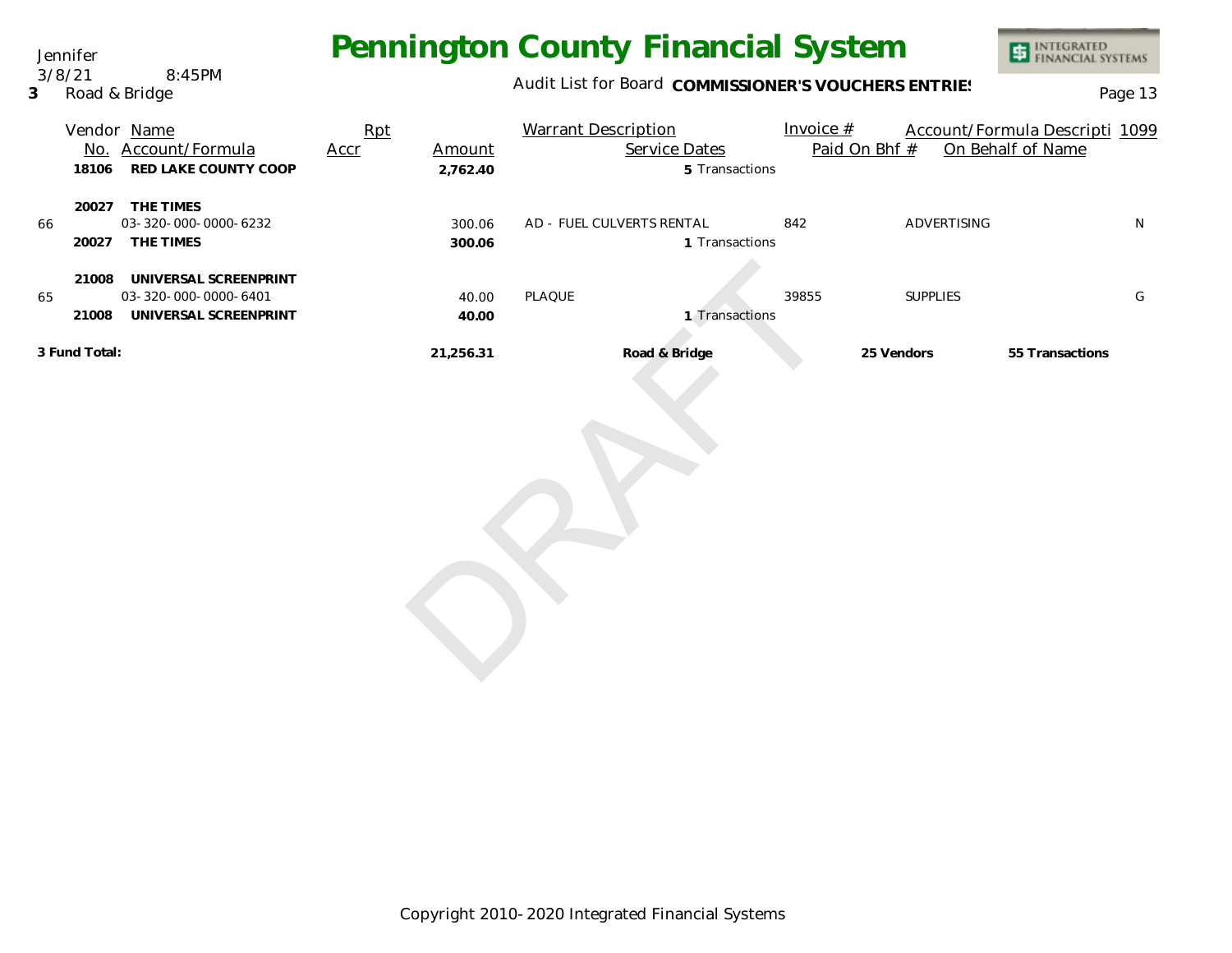**40** Ditch Funds 3/8/21 8:45PM

Jennifer

#### Audit List for Board COMMISSIONER'S VOUCHERS ENTRIES<br>Page 14

|    |                | Vendor Name<br>No. Account/Formula | Rpt<br><b>Accr</b> | Amount                     | <b>Warrant Description</b><br>Service Dates | Invoice $#$<br>Paid On Bhf # | On Behalf of Name | Account/Formula Descripti 1099 |
|----|----------------|------------------------------------|--------------------|----------------------------|---------------------------------------------|------------------------------|-------------------|--------------------------------|
|    | 10119          | JEFF OLSON CONSTRUCTION            |                    |                            |                                             |                              |                   |                                |
| 58 |                | 40-796-000-0000-6262               | AP                 | 3,262.50                   | DITCH CLEANING CD#96                        | 15641                        | OTHER SERVICES    | Y                              |
| 59 |                | 40-796-000-0000-6262               |                    | 1,050.00                   | 30 YARDS RIP RAP                            | 15641                        | OTHER SERVICES    | Υ                              |
| 60 |                | 40-796-000-0000-6262               |                    | 264.00                     | 24 YARDS GRAVEL                             | 15641                        | OTHER SERVICES    | Y                              |
| 61 |                | 40-796-000-0000-6262               |                    | 480.00                     | LEVEL SPOIL #CD96                           | 15641                        | OTHER SERVICES    | Υ                              |
| 62 |                | 40-796-000-0000-6262               |                    | 480.00                     | LEVEL SPOIL #CD96                           | 15651                        | OTHER SERVICES    | Υ                              |
| 63 |                | 40-796-000-0000-6262               |                    | 600.00                     | LEVEL SPOIL #CD96                           | 15651                        | OTHER SERVICES    | Y                              |
|    | 10119          | JEFF OLSON CONSTRUCTION            |                    | 6,136.50<br>6 Transactions |                                             |                              |                   |                                |
|    | 40 Fund Total: |                                    |                    | 6,136.50                   | Ditch Funds                                 | 1 Vendors                    |                   | 6 Transactions                 |
|    |                | Final Total:                       |                    | 115,156.38                 | 78 Vendors                                  | 218 Transactions             |                   |                                |
|    |                |                                    |                    |                            |                                             |                              |                   |                                |

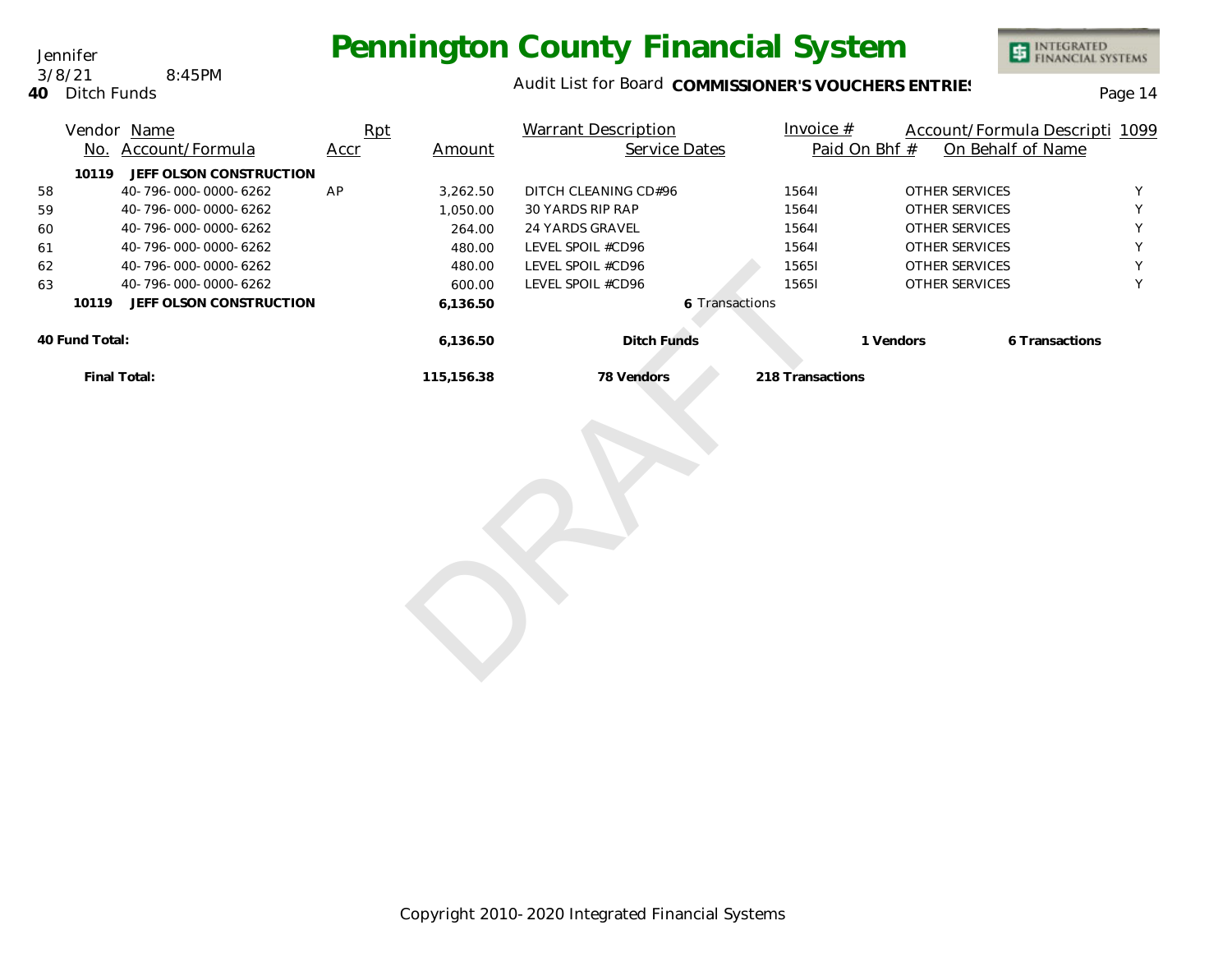| Jennifer |               |              |                                    |                                                |              | Pennington County Financial System                   | INTEGRATED<br>FINANCIAL SYSTEMS |
|----------|---------------|--------------|------------------------------------|------------------------------------------------|--------------|------------------------------------------------------|---------------------------------|
| 3/8/21   | 8:45PM        |              |                                    |                                                |              | Audit List for Board COMMISSIONER'S VOUCHERS ENTRIES | Page 15                         |
|          | Recap by Fund | <b>Fund</b>  | <b>AMOUNT</b>                      | Name                                           |              |                                                      |                                 |
|          |               | 1<br>3<br>40 | 87,763.57<br>21,256.31<br>6,136.50 | County Revenue<br>Road & Bridge<br>Ditch Funds |              |                                                      |                                 |
|          |               | All Funds    | 115,156.38                         | Total                                          | Approved by, |                                                      |                                 |
|          |               |              |                                    |                                                |              |                                                      |                                 |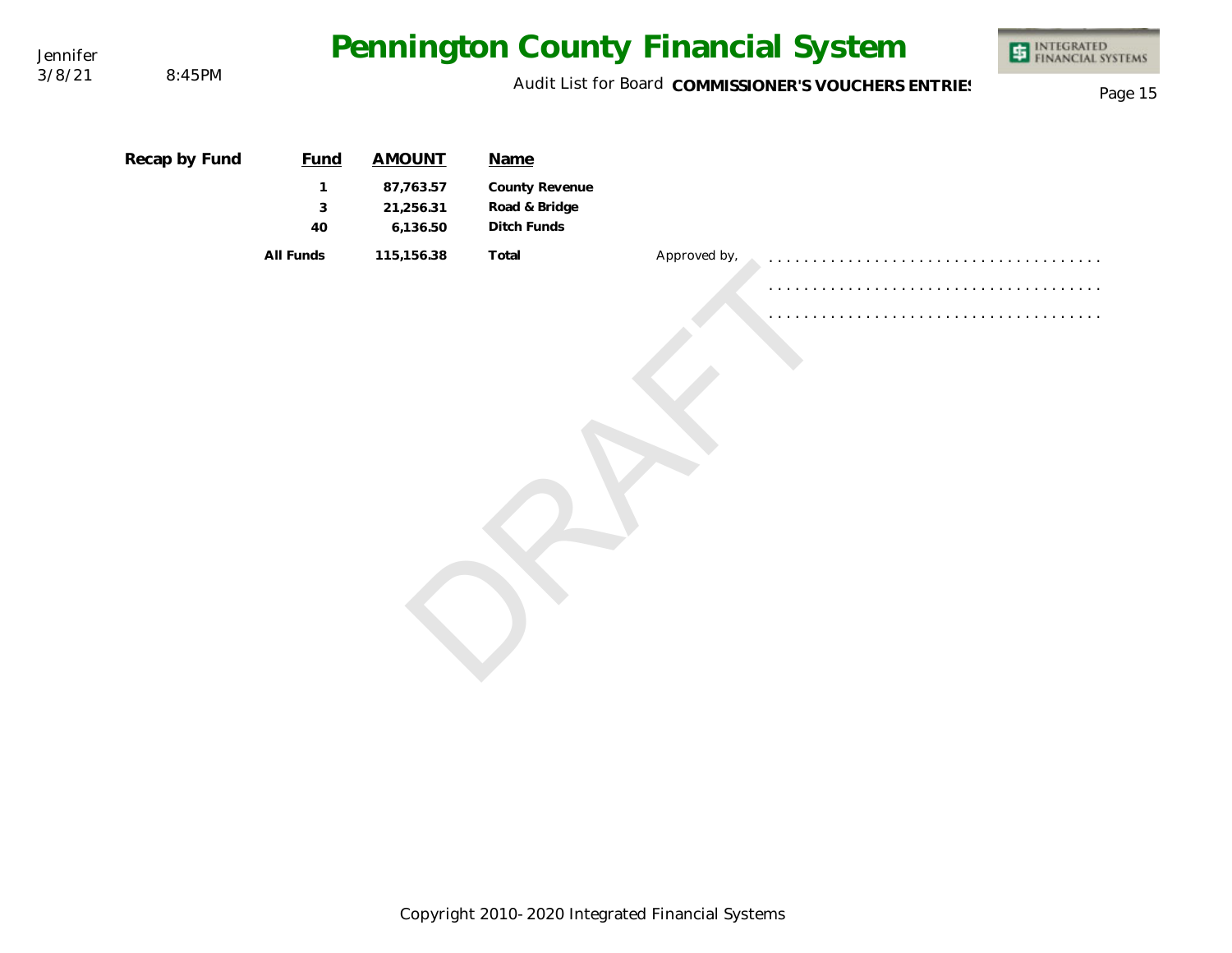| Jennifer                                  |              | <b>Pennington County Financial System</b>                                                                | <b>INTEGRATED<br/>FINANCIAL SYSTEMS</b> |
|-------------------------------------------|--------------|----------------------------------------------------------------------------------------------------------|-----------------------------------------|
| 3/8/21<br>8:48PM                          |              | Audit List for Board COMMISSIONER'S VOUCHERS ENTRIES                                                     | Page 1                                  |
| Print List in Order By:                   | $\sqrt{1}$   | 1 - Fund (Page Break by Fund)<br>2 - Department (Totals by Dept)<br>3 - Vendor Number<br>4 - Vendor Name |                                         |
| Explode Dist. Formulas Y                  |              |                                                                                                          |                                         |
| Paid on Behalf Of Name<br>on Audit List?: | N            |                                                                                                          |                                         |
| Type of Audit List:                       | D            | D - Detailed Audit List<br>S - Condensed Audit List                                                      |                                         |
| Save Report Options?:                     | $\mathsf{N}$ |                                                                                                          |                                         |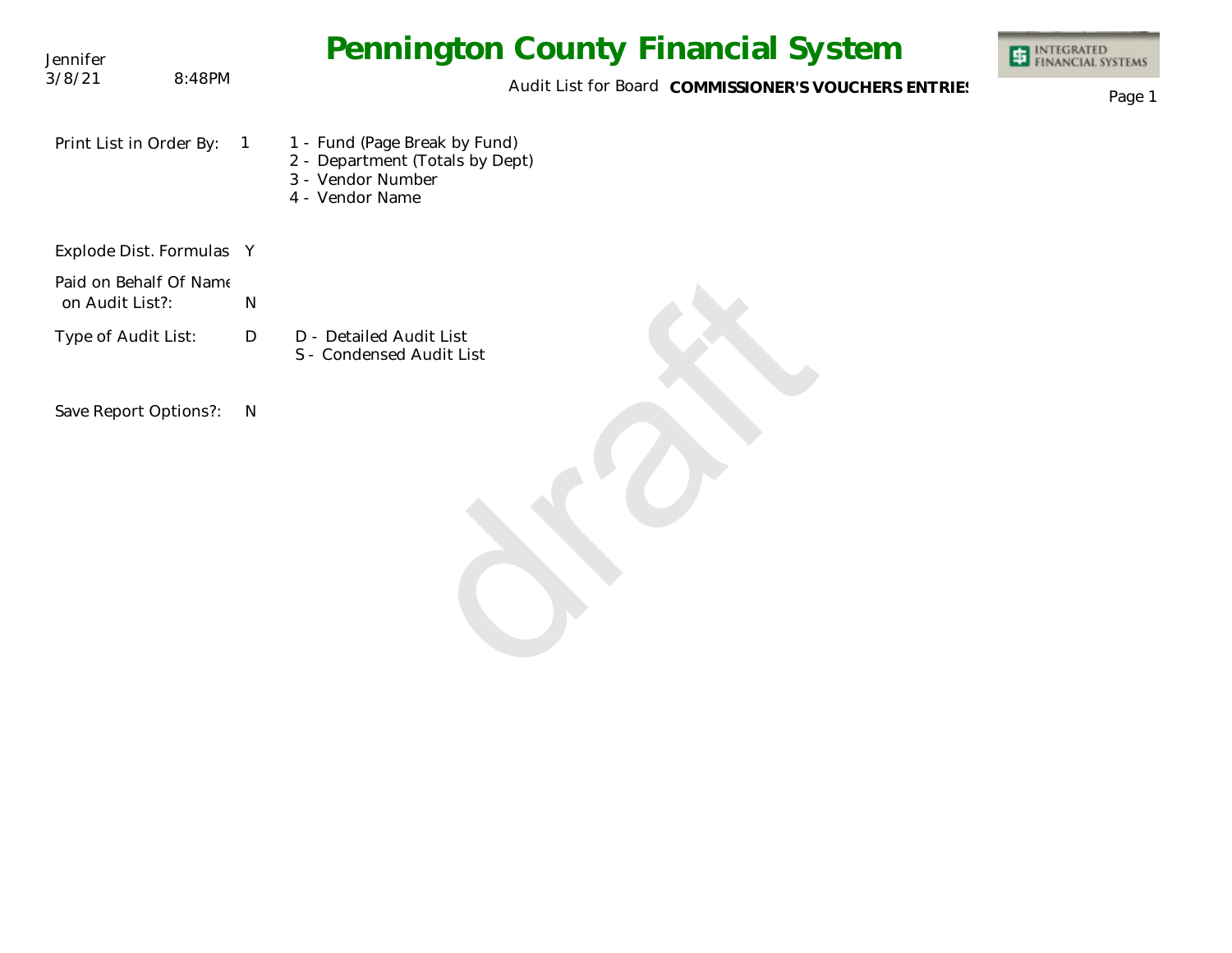Audit List for Board COMMISSIONER'S VOUCHERS ENTRIES<br>Page 2

PER DIE, - PERSONNEL - TRF 022521 PER DIEMS - BOARD N

|                |           | Vendor Name<br>No. Account/Formula             | Rpt<br>Accr | Amount   | <b>Warrant Description</b><br>Service Dates | Invoice $#$<br>Paid On Bhf # | Account/Formula Descripti 1099<br>On Behalf of Name |   |
|----------------|-----------|------------------------------------------------|-------------|----------|---------------------------------------------|------------------------------|-----------------------------------------------------|---|
|                |           | 19343 LARSON/MELISSA                           |             |          |                                             |                              |                                                     |   |
| 17             |           | 01-251-000-0000-6330                           |             | 8.60     | MEAL - TRANSPORT - PARK RAPIDS              | 22521                        | TRAVEL & EXPENSE                                    | N |
|                | 19343     | LARSON/MELISSA                                 |             | 8.60     | 1 Transactions                              |                              |                                                     |   |
|                | 999999997 | MEKASH/SCOTT                                   |             |          |                                             |                              |                                                     |   |
| 18             |           | 01-201-000-0000-6330                           |             | 20.00    | MEAL - CASE - GRAND FORKS                   | 21621                        | TRAVEL & EXPENSE                                    | N |
|                | 99999997  | MEKASH/SCOTT                                   |             | 20.00    | 1 Transactions                              |                              |                                                     |   |
|                |           | 14478 NELSON/SETH                              |             |          |                                             |                              |                                                     |   |
| $\overline{2}$ |           | 01-003-000-0000-6103                           |             | 75.00    | PER DIEM - CHAMBER COMM - ZOOM              | 21121                        | PER DIEMS - BOARD                                   | N |
| 3              |           | 01-003-000-0000-6103                           |             | 75.00    | PER DIEM - AMC CONF- ZOOM                   | 21821                        | PER DIEMS - BOARD                                   | N |
| $\mathbf{1}$   |           | 01-003-000-0000-6103                           |             | 75.00    | PER DIEM - TECH COMM - TRF                  | 2821                         | PER DIEMS - BOARD                                   | N |
|                | 14478     | NELSON/SETH                                    |             | 225.00   | 3 Transactions                              |                              |                                                     |   |
|                |           |                                                |             |          |                                             |                              |                                                     |   |
| 8              |           | 16362 PETERSON/NEIL<br>01-003-000-0000-6103    |             | 75.00    | PER DIEM - CARES COMM - TRF                 | 21021                        | PER DIEMS - BOARD                                   | N |
| 9              |           | 01-003-000-0000-6103                           |             | 75.00    | PER DIEM - GENERAL GOV - TRF                | 21121                        | PER DIEMS - BOARD                                   | N |
| 10             |           | 01-003-000-0000-6103                           |             | 75.00    | PER DIEM - AIRPORT AUTH - ZOOM              | 21721                        | PER DIEMS - BOARD                                   | N |
| 11             |           | 01-003-000-0000-6103                           |             | 100.00   | PER DIEM - AMC - ZOOM                       | 21821                        | PER DIEMS - BOARD                                   | N |
| 12             |           | 01-003-000-0000-6103                           |             | 100.00   | PER DIEM - NW STC - BEMIDJI                 | 22221                        | PER DIEMS - BOARD                                   | N |
| 13             |           | 01-003-000-0000-6103                           |             | 75.00    | PER DIEM - EXTENSION - TRF                  | 22321                        | PER DIEMS - BOARD                                   | N |
| 14             |           | 01-003-000-0000-6103                           |             | 100.00   | PER DIEM - CARES/C1W1P - TRF                | 22421                        | PER DIEMS - BOARD                                   | N |
| 15             |           | 01-003-000-0000-6103                           |             | 75.00    | PER DIEM - HWY COMM - TRF                   | 22521                        | PER DIEMS - BOARD                                   | N |
| 4              |           | 01-003-000-0000-6103                           |             | 75.00    | PER DIEM - HWY COMM - TRF                   | 2321                         | PER DIEMS - BOARD                                   | N |
| 5              |           | 01-003-000-0000-6103                           |             | 75.00    | PER DIEM - NCLUB - TRF                      | 2421                         | PER DIEMS - BOARD                                   | N |
| 6              |           | 01-003-000-0000-6103                           |             | 100.00   | PER DIEM - WRAC/GEN GOVT - TRF              | 2821                         | PER DIEMS - BOARD                                   | N |
| $\overline{7}$ |           | 01-003-000-0000-6103                           |             | 75.00    | PER DIEM - HWY COMM - TRF                   | 2921                         | PER DIEMS - BOARD                                   | N |
|                | 16362     | PETERSON/NEIL                                  |             | 1,000.00 | 12 Transactions                             |                              |                                                     |   |
|                |           |                                                |             |          |                                             |                              |                                                     |   |
| 21             |           | 20307 TVEITBAKK/DARRYL<br>01-003-000-0000-6103 |             | 75.00    | PER DIEM - NCLUB - TRF                      | 020421                       | PER DIEMS - BOARD                                   | N |
| 22             |           | 01-003-000-0000-6103                           |             | 75.00    | PER DIEM - FISCHBACH - TRF                  | 020821                       | PER DIEMS - BOARD                                   | N |
| 23             |           | 01-003-000-0000-6103                           |             | 75.00    | PER DIEM - GRANT COMMITTEE - T              | 021021                       | PER DIEMS - BOARD                                   | N |
|                |           | 01-003-000-0000-6103                           |             | 75.00    | PER DIEM - PERSONNEL COMM - TR              | 021621                       | PER DIEMS - BOARD                                   | N |
| 24<br>25       |           | 01-003-000-0000-6103                           |             | 100.00   | PER DIEM - AIRPORT/ADVANCE - T              | 021721                       | PER DIEMS - BOARD                                   | N |
|                |           | 01-003-000-0000-6103                           |             | 100.00   | PER DIEM - AMC - TRF                        | 021821                       | PER DIEMS - BOARD                                   | N |
| 26             |           | 01-003-000-0000-6103                           |             |          | PER DIEM - AVI INSTALL - TRF                | 021921                       | PER DIEMS - BOARD                                   | N |
| 27             |           | 01-003-000-0000-6103                           |             | 75.00    | PER DIEM - BUILDING COMM - TRF              | 022221                       | PER DIEMS - BOARD                                   | N |
| 28             |           | 01-003-000-0000-6103                           |             | 75.00    | PER DIEM - GRANT COMM - TRF                 | 022421                       | PER DIEMS - BOARD                                   | N |
| 29             |           |                                                |             | 75.00    |                                             |                              |                                                     |   |

Copyright 2010-2020 Integrated Financial Systems

Jennifer 3/8/21 8:48PM

**1** County Revenue

30 75.00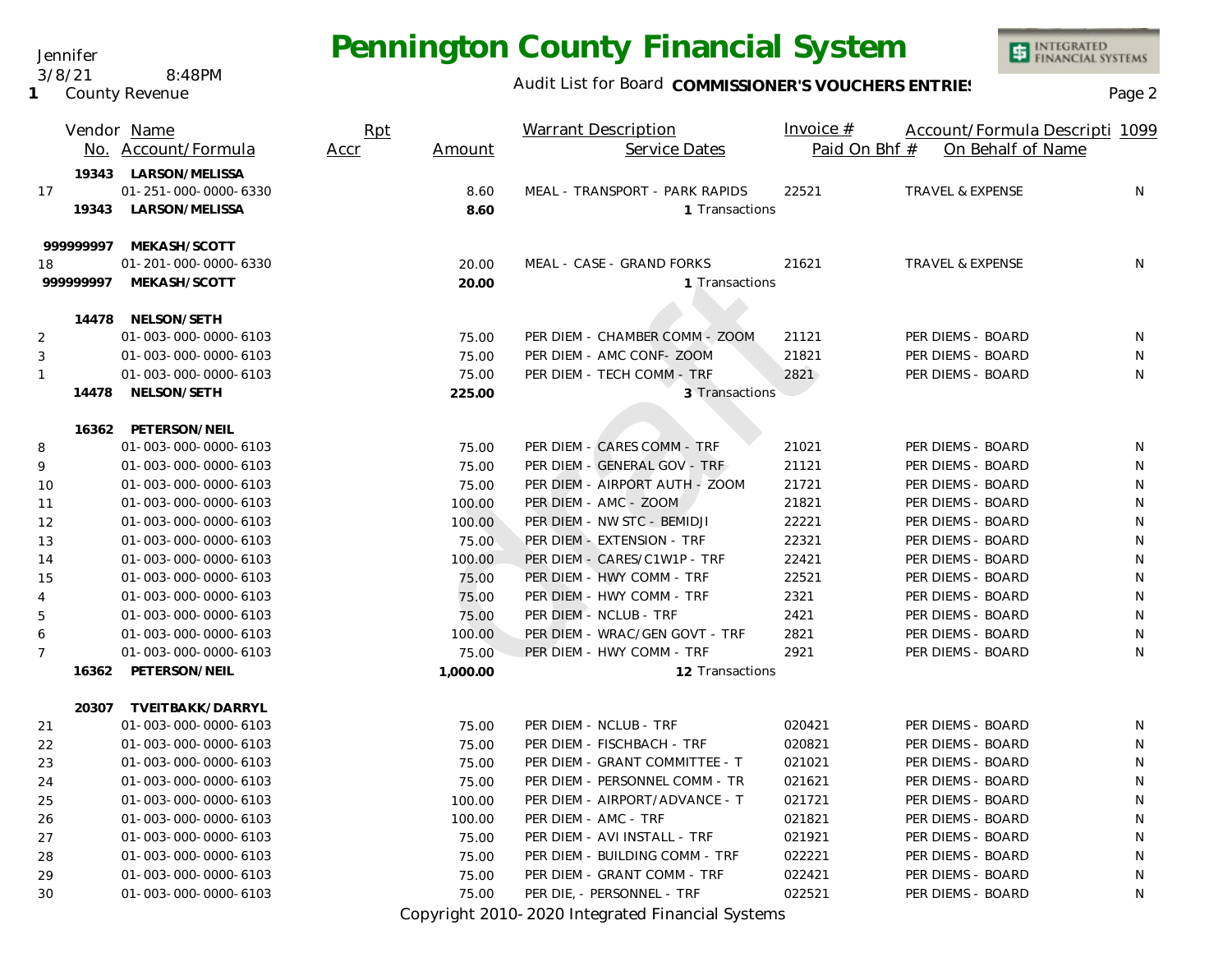Audit List for Board COMMISSIONER'S VOUCHERS ENTRIES<br>Page 3

|        | Vendor Name      | Rpt  |        | <b>Warrant Description</b> | Invoice $#$   | Account/Formula Descripti 1099 |  |
|--------|------------------|------|--------|----------------------------|---------------|--------------------------------|--|
| No.    | Account/Formula  | Accr | Amount | Service Dates              | Paid On Bhf # | On Behalf of Name              |  |
| 20307  | TVEITBAKK/DARRYL |      | 800.00 | 10 Transactions            |               |                                |  |
| 000007 | $\frac{1}{2}$    |      |        |                            |               |                                |  |

| 999999997<br>19<br>20<br>999999997 | WELLMAN/TANNER<br>01-251-000-0000-6245<br>01-251-000-0000-6245<br>WELLMAN/TANNER | 20.00<br>20.47<br>40.47 | MEAL - JAIL TRAINING - BEMIDJI<br>MEAL - JAIL TRAINING - BEMIDJI<br>2 Transactions | 3321<br>3321 | CONTINUING EDUCATION<br>CONTINUING EDUCATION |                 | ${\sf N}$<br>${\sf N}$ |
|------------------------------------|----------------------------------------------------------------------------------|-------------------------|------------------------------------------------------------------------------------|--------------|----------------------------------------------|-----------------|------------------------|
| 1 Fund Total:                      |                                                                                  | 2,094.07                | County Revenue                                                                     |              | 6 Vendors                                    | 29 Transactions |                        |

INTEGRATED<br>FINANCIAL SYSTEMS

**1** County Revenue 3/8/21 8:48PM

Jennifer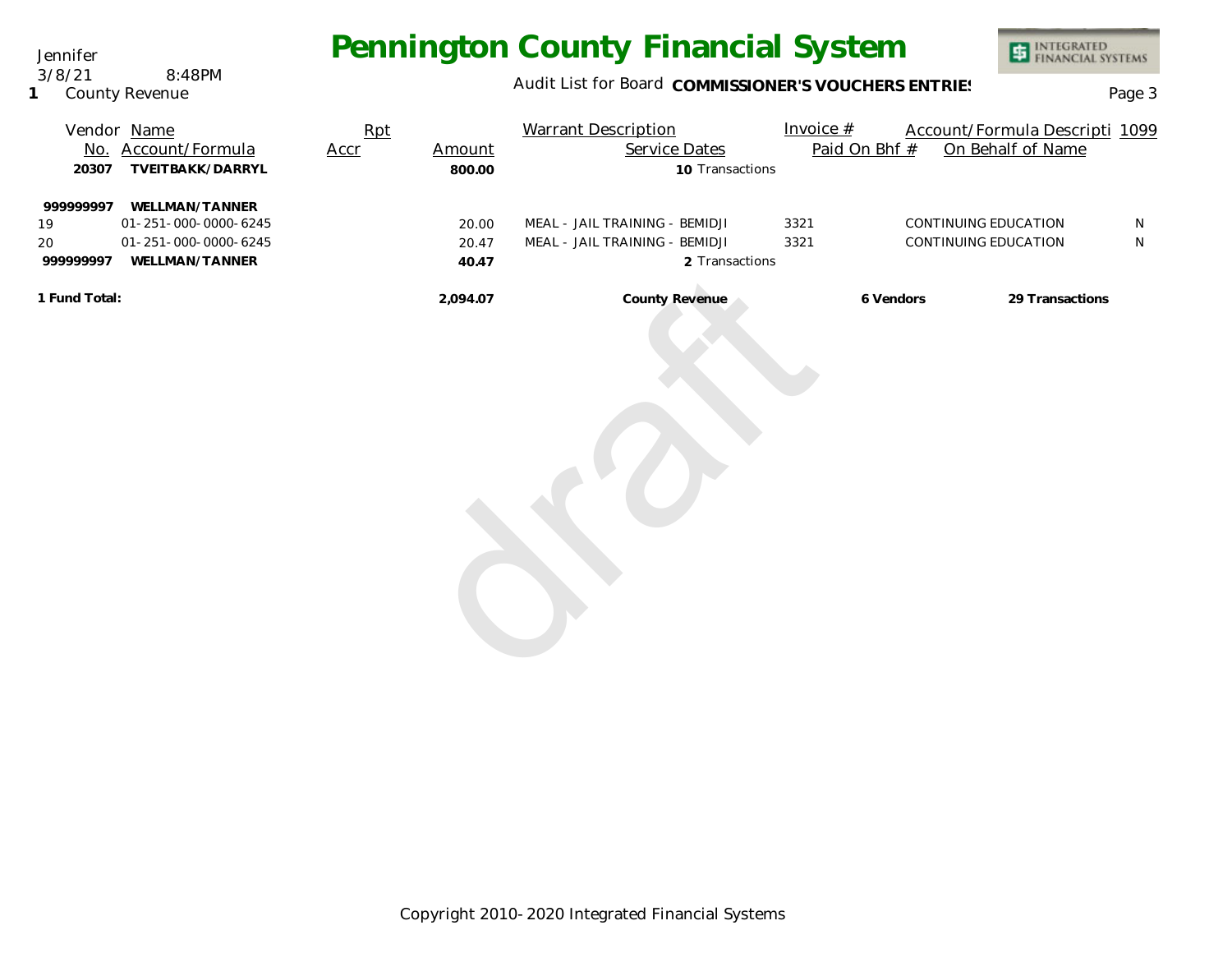Jennifer 3/8/21 8:48PM

**3** Road & Bridge

### Audit List for Board COMMISSIONER'S VOUCHERS ENTRIES<br>Page 4

|               |              | Vendor Name          | Rpt         |          | <b>Warrant Description</b> | Invoice $#$     |           | Account/Formula Descripti 1099 |           |
|---------------|--------------|----------------------|-------------|----------|----------------------------|-----------------|-----------|--------------------------------|-----------|
|               |              | No. Account/Formula  | <b>Accr</b> | Amount   | Service Dates              | Paid On Bhf #   |           | On Behalf of Name              |           |
|               | 2505         | <b>BLADOW/ALEX</b>   |             |          |                            |                 |           |                                |           |
| 16            |              | 03-330-000-0000-6330 |             | 35.43    | MEALS - MEETING - ST CLOUD | 21721           |           | TRAVEL & EXPENSE               | ${\sf N}$ |
|               | 2505         | BLADOW/ALEX          |             | 35.43    | 1 Transactions             |                 |           |                                |           |
| 3 Fund Total: |              |                      |             | 35.43    | Road & Bridge              |                 | 1 Vendors | 1 Transactions                 |           |
|               | Final Total: |                      |             | 2,129.50 | 7 Vendors                  | 30 Transactions |           |                                |           |